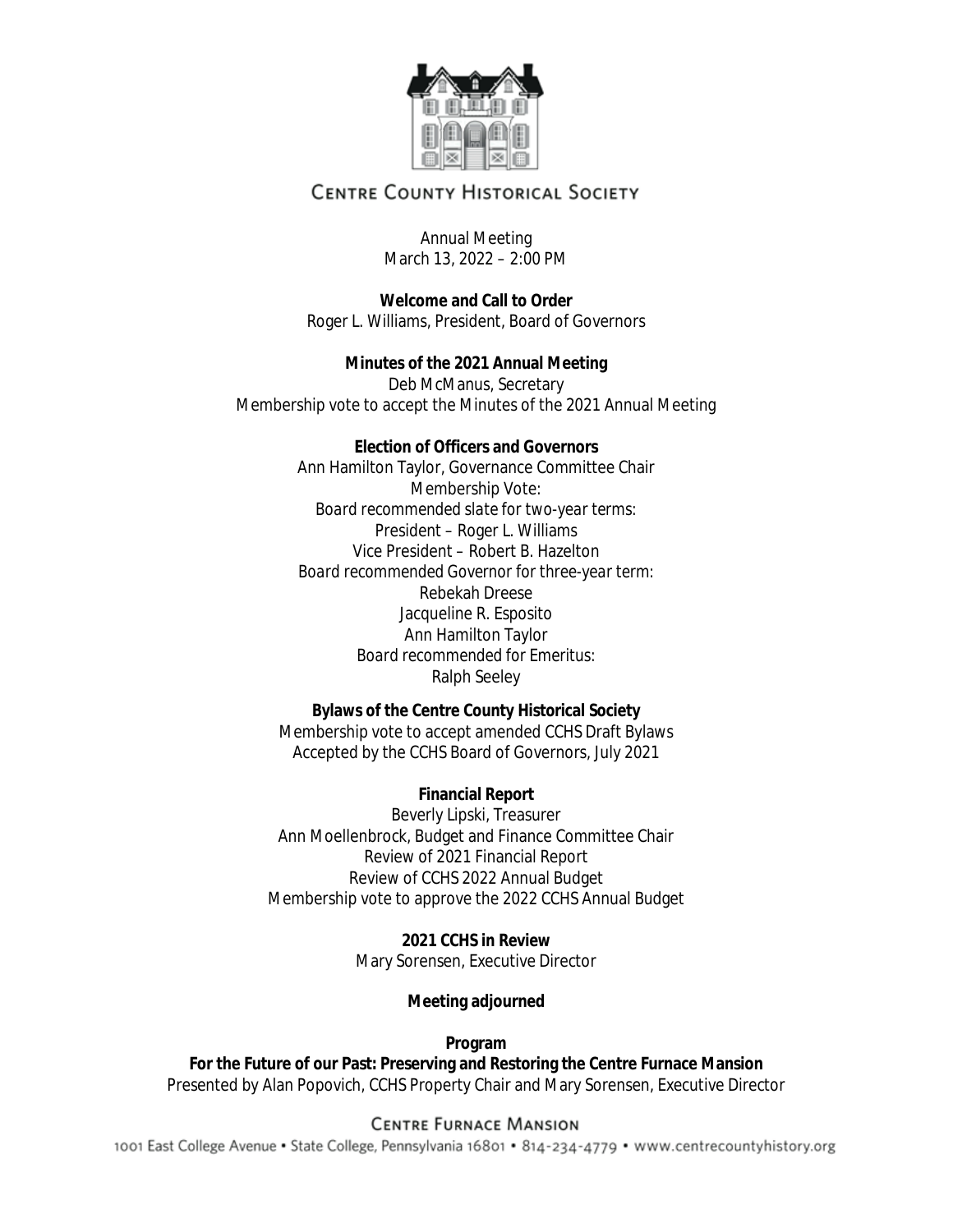The meeting was called to order by President, Bob Hazelton, at 2:00 p.m. Due to state mandated Covid 19 protocols, the meeting was held via Zoom.

Introduction: President, Bob Hazelton, introduced himself and officially welcomed all logged-in members to the meeting. He noted the challenges CCHS faced during the pandemic shut down and expressed his gratitude for not only "surviving", but experiencing a very productive year. In conclusion, he introduced the members of the CCHS Board of Governors which included: Roger Williams, Vice President, Beverly Lipski, Treasurer, Deborah McManus, Secretary, L. Suzanne Kellerman, Ann Moellenbrock, Alan Popovich, Ford Risley, Ralph Seeley, and Shannon Wright.

CCHS Director, Mary Sorensen, explained that we have combined the annual review with the John H. Ziegler Historic Preservation Awards in prior years but are now two separate programs. She expressed that we look forward to future Annual Meetings be held in-person post-pandemic, and possibly at locations around the county.

CCHS Secretary, Deb McManus, reviewed the previous Annual Meeting and explained that Mary Sorensen provided a Director's Report outlining CCHS initiatives and endeavors.

# Financial Report:

*Treasurer's Report*: Treasurer, Beverly Lipski, reviewed the figures in the written report sent to members via email. Due to the pandemic restrictions, fundraising opportunities were limited in 2020. Increased memberships and donations helped to cover operational expenses. A PPP Loan for \$13,000.00 was forgiven and offset payroll expenses during the Mansion closure. In-kind labor and generous donations made to a "GoFundMe" page covered the expense incurred to repair the damaged water line during the summer of 2020. For reference, detailed Income and Expense figures can be found in the Annual Financial Report.

Budget and Finance: Committee Chair, Ann Moellenbrock, reviewed the Proposed 2021 budget for member approval. She reviewed specific categories as follows:

- ê Data Input/Accounting-costs decreased from \$13, 000 in 2019 to \$5000 in 2020 due to Johanna Sedgwick assuming the role accounts payable/receivable.
- ê Administrative postage increased to cover mailings for campaigns and printed materials
- ê Advertising decreased due to decreased in-person events
- ê Maintenance and lawncare decreased from \$12,000 in 2019 to \$6000 in 2020 (due in part to lessened frequency of lawncare due to Mansion closure)
- ê Programs and Fundraising were limited to on-line events and did incur significant expense According to the figures provided, the anticipated income for the 2021 fiscal year was estimated to be \$109,000. The estimated annual expenses for 2021 were \$122, 837 leaving a deficit of \$13, 000. Fundraising will need to account for approximately \$15,000 for fiscal 2021. Ford Risley introduced a motion to approve the 2021 Projected budget as presented by Ann Moellenbrock. Shannon Wright seconded the motion. There was no discussion. The motion was passed by the membership.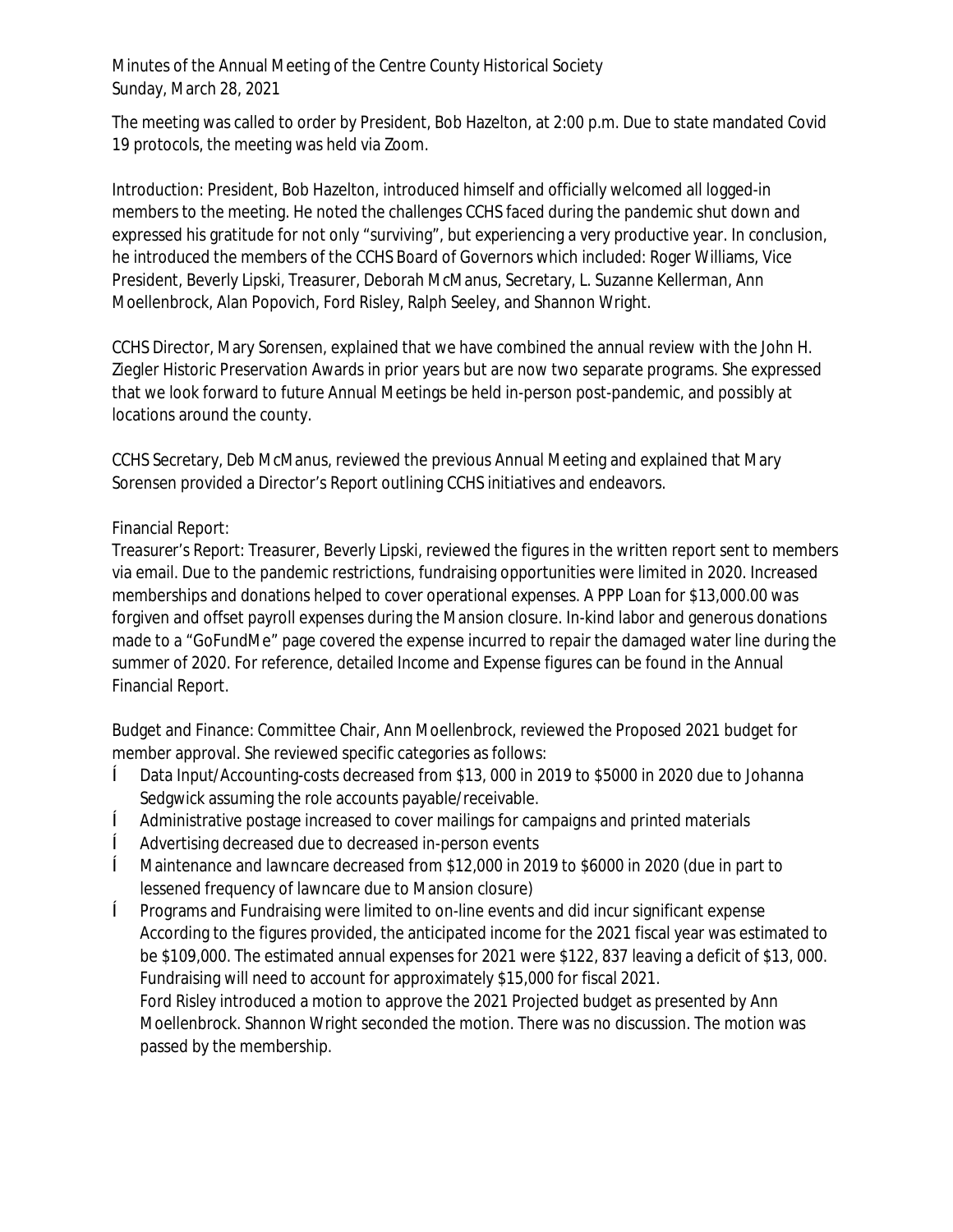Governance: Committee Chair, Shannon Wright, presented the 2021 slate of officers for two-year terms:

- ê Vice President: Roger Williams
- ê Secretary: Deborah McManus
- ê Treasurer: Beverly Lipski

Ann Moellenbrock introduced a motion to accept the slate as presented. Alan Popovich seconded the motion. A vote of the membership was taken and the motion passed.

|                          | Following the vote, Bob Hazelton thanked the outgoing 2020 members of the Board of Governors: |
|--------------------------|-----------------------------------------------------------------------------------------------|
| Katie O'Toole, President | David Panko, Treasurer                                                                        |
| Stacie Chandler          | Edgar Farmer                                                                                  |
| Cathy Horner             | Lee Stout                                                                                     |

The members of the BOG unanimously granted the title of "Emeritus" to Lee Stout at the end of his last term on the board. He was recognized for his years of service and numerous contributions to the Centre County Historical Society.

Executive director, Mary Sorensen, went on to highlight 2020 in her Year in Review: 2020 started strongly following a successful 2019 Stocking Stuffer fundraising event showcasing the beauty and history of the Centre Furnace Mansion. The event netted over \$23,000 with efforts by cocoordinators Deb McManus, Cathy Horner and Becky Dreese along with staff members and numerous volunteers. This would prove to be critical going into the pandemic year which brought its share of challenges, but also brought positives and time for reflection as an organization.

Coordinated by current Board Vice President and Membership Chair, Roger Williams and past President, Katie O'Toole, our 2020 Membership and Annual Fund Campaigns were a wonderful success thanks to the amazing generosity of CCHS members and friends. At the conclusion of the 2020 membership campaign, we had 365 members including 94 Life members – well over doubling our 2019 annual membership. Special thanks to our Membership Co-chairs and committee member Claire Gray

We had a successful year during Centre Gives and were humbled by the number of donors increasing from 77 in 2018 to 93 in 2020.

2020 programming and activities were as follows: Events—

- ê January: Malcom Gladwell reception and talk fundraiser at the Centre Furnace Mansion coordinated by Katie O'Toole and Cathy Horner
- ê March: *Nineteenth Century Interiors* by Richard Pencek, as part of the Old House Fair on the Road series at the Home Expo with an information booth shared by CCHS and the Bellefonte Historical and Cultural Association
- ê December: Virtual Holiday Market, chaired by Deb McManus. Antiques were donated and Birthplace of Penn State baskets were created by volunteers to sell, and bouquets of greens created by CFM Gardeners.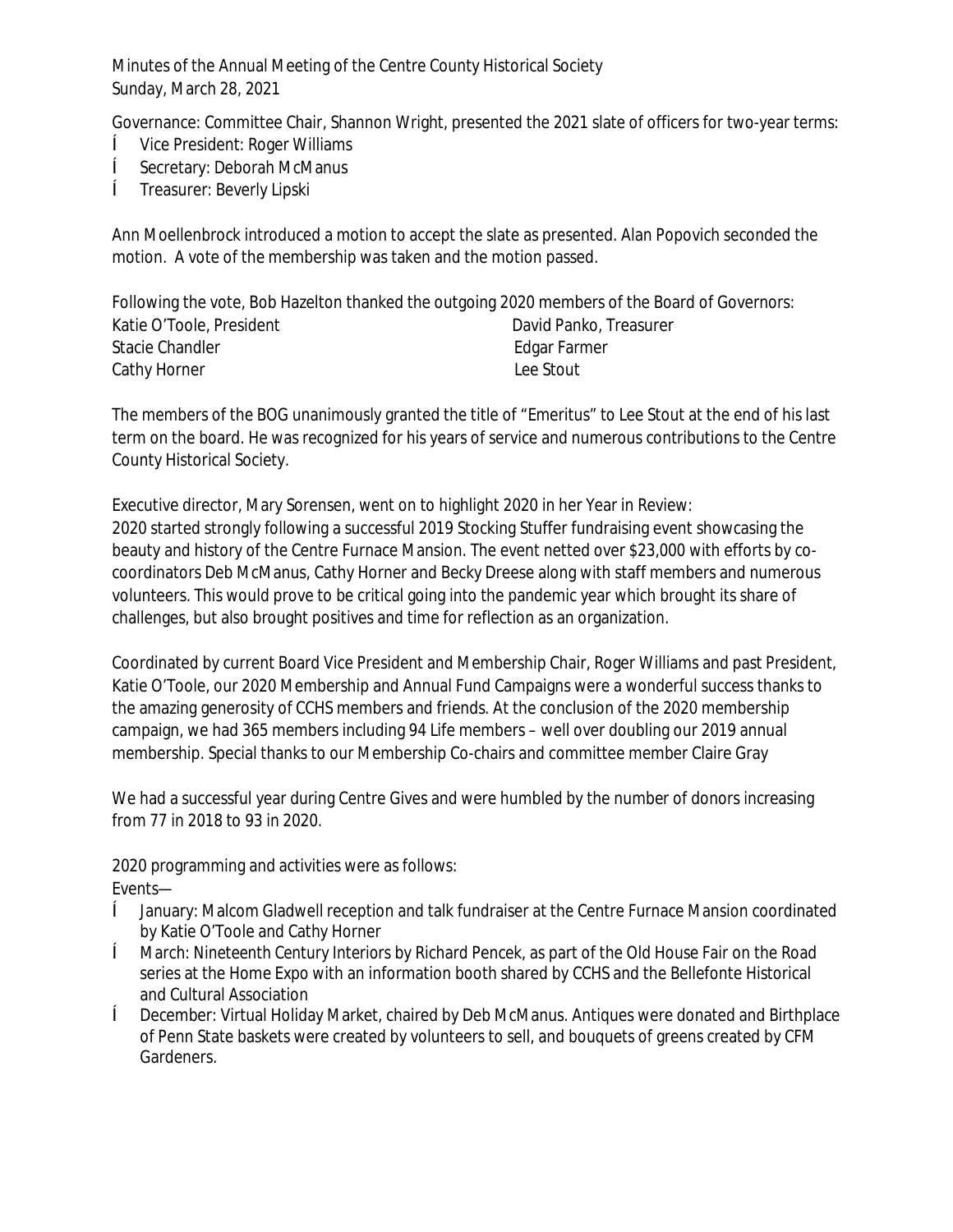Henszey-Pyle Distinguished Author Talk Series—

- ê February: *First Pennsylvanians: The Archaeology of Native Americans in Pennsylvania* by Curt Carr held at the Visitor Center in February.
- ê September: *The Rowland Story: Beauty from Ashes* by Rebecca Inlow, virtual
- ê *A Two-Newspaper Town* by R. Thomas Berner, virtual

# History Talks

- ê *First Night Turns 25*, by Rick Bryant
- ê *Football in the Fall: 130 Years of Penn State Fan Experiences* by Lee Stout, virtual

Several of the CCHS virtual talk programs are available on the CCHS YouTube channel.

Other notables, good and not so good! —

Samplers from the 2017 CCHS exhibition about needlework samplers: *Unraveling the Treads of Time* went live on the national Sampler Archive database of American Schoolgirl Samplers.

The waterline at the Centre Furnace Mansion suffered a break and left us without water for several weeks. Glenn O. Hawbaker discounted their work to do extensive excavation and remove our brick patio and part of our walkway to complete the line. A GoFundMe page was initiated and over \$12,000 in donations were contributed to help us weather this unexpected expense. Alex's ProScape came to replace the brick patio and do lawn restoration work and donated their bill totaling over \$9000. While the landscape was in upheaval and the Mansion closed, we had a large Norway Maple tree next to the Mansion necessarily removed.

Penn State University OPP Arborists came out for what would normally have been the Day of Caring Service day to remove the large Norway Maple next to the Furnace Stack last fall.

Service group JustServe began regularly volunteering in small groups to do outdoor projects when deemed safe during times when Penn State Student Volunteer groups were not able to participate.

The Centre Furnace Mansion Garden Committee – Coordinated by Beverly Lipski and Katie Frieden, gardened steadily through last summer. A fall online curbside plant sale was held in lieu of the spring Plant Celebration and prepared greens for the curbside holiday Market. Mary said that the persistence, generosity and many donations in maintaining the Mansion's gardens is incredible and appreciated.

Spring and summer brought welcome announcements of a major \$100,000 grant award from the PHMC Keystone Construction Grant program for the Mansion Restoration Fund. Grant funding was also received from the Centre County Commissioners and Happy Valley Adventure Bureau Tourism Grant, the PHMC Cultural and Historical Support Grant, funding from Centre County Government, including Block Grant, SBA PPP – thanks to advocacy and support from Kish Bank. We also received word we would receive a \$50,000 grant from the Hamer Foundation for the Mansion Restoration Fund.

The Mansion Restoration Campaign was introduced to support Phase 1 restoration and repair activities to include replacement of the Mansion's roof and restoration of the mansion's porches. Mary expressed sincere thanks on behalf of CCHS to the granting agencies and restoration architect and CCHS Property Chair Alan Popovich, APArchitects and to Bill Marcum and Sunbelt Rental who were instrumental in the extensive and time intensive preparation, drawings and other work leading up to Phase 1 projects planned for 2021.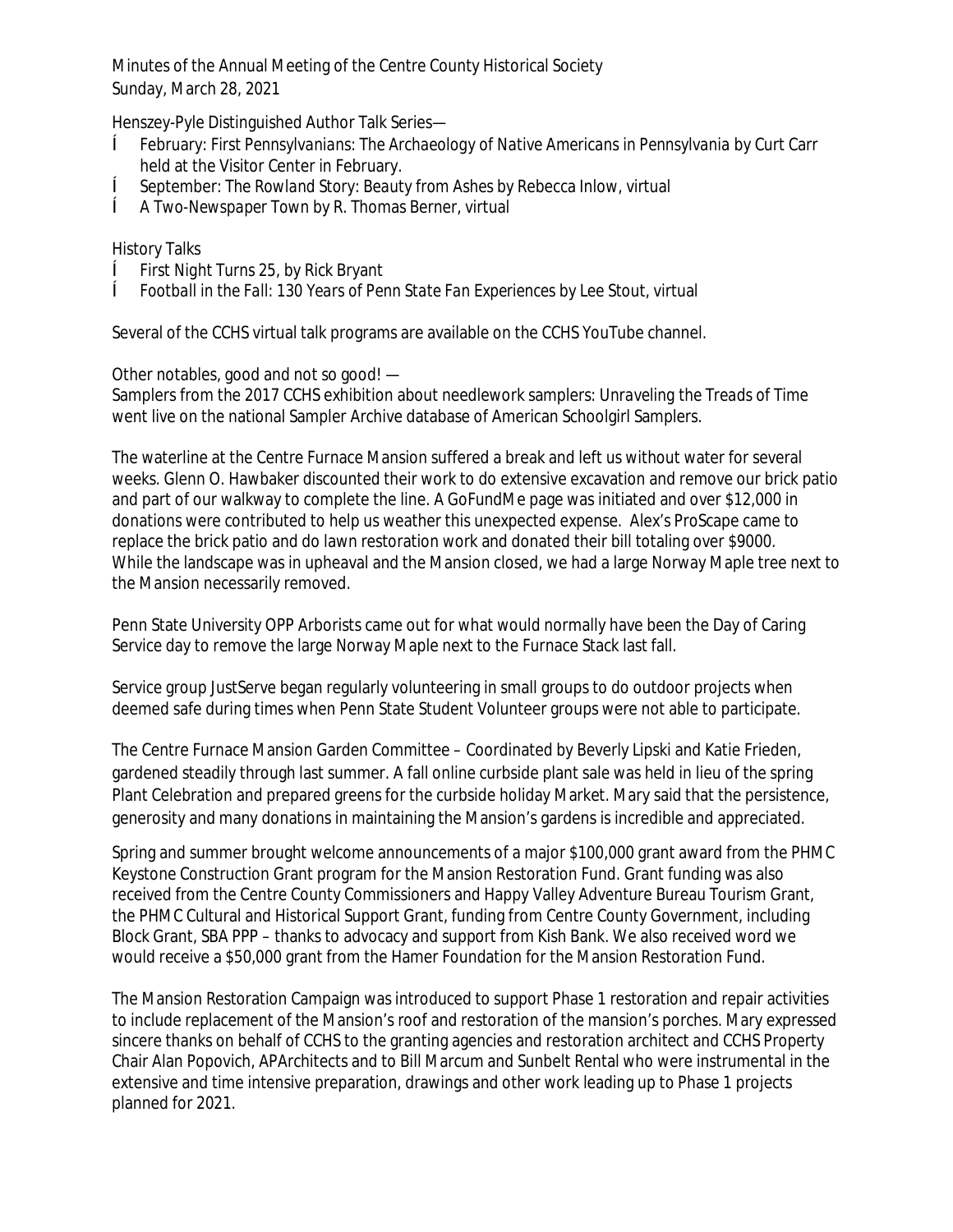Late fall also brought the crash of our Website– but thanks to the Tourism Grant and Graphics & Design, a new one was already in the process of being built and was at the ready to transition to, even though it was not quite done. As we continued to move content from our old site to the new one, Communications Chair Lee Stout and Ford Risley's vision to create a Centre County history started to develop and was quickly integrated into the planning of this website. Ford and Lee began soliciting entries for what will become the new Centre County Encyclopedia of History and Culture. This online encyclopedia will be a part of but separate section of our new website which is scheduled to launch in the fall of 2021.

Mary emphasized that we are grateful for the extraordinary generosity from the businesses, our members and the community that helped us through 2020 and thanked all who keep the Centre County Historical Society a vital organization and help in the stewardship of the Centre Furnace Mansion and Boogersburg School.

2020 John H. Ziegler Historic Preservation Awards of the CCHS held virtually in January with co-chairs Katie O'Toole and Ford Risley. A remarkable cast of award recipients from around the county and it can be viewed on the CCHS YouTube Channel.

Mary expressed her thanks to CCHS Board members who are critical to all that we do. This is a hands-on Board who came together in 2020 to do whatever was needed to meet the challenges experienced in 2020 – including keeping our investments secure, transitioning to virtual meetings, continue providing meaningful programming, and move forward with a number of initiatives including the Mansion restoration project, website and Encyclopedia project. She also thanked Johanna Sedgwick, CCHS Marketing and Events Coordinator for her extra time on task and commitment.

Motion to adjourn: Roger Williams, second: Ann Moellenbrock, motion passed.

Bob Hazelton went on to provide a presentation about the Story of Scotia.

Respectfully Submitted, Deborah McManus, Secretary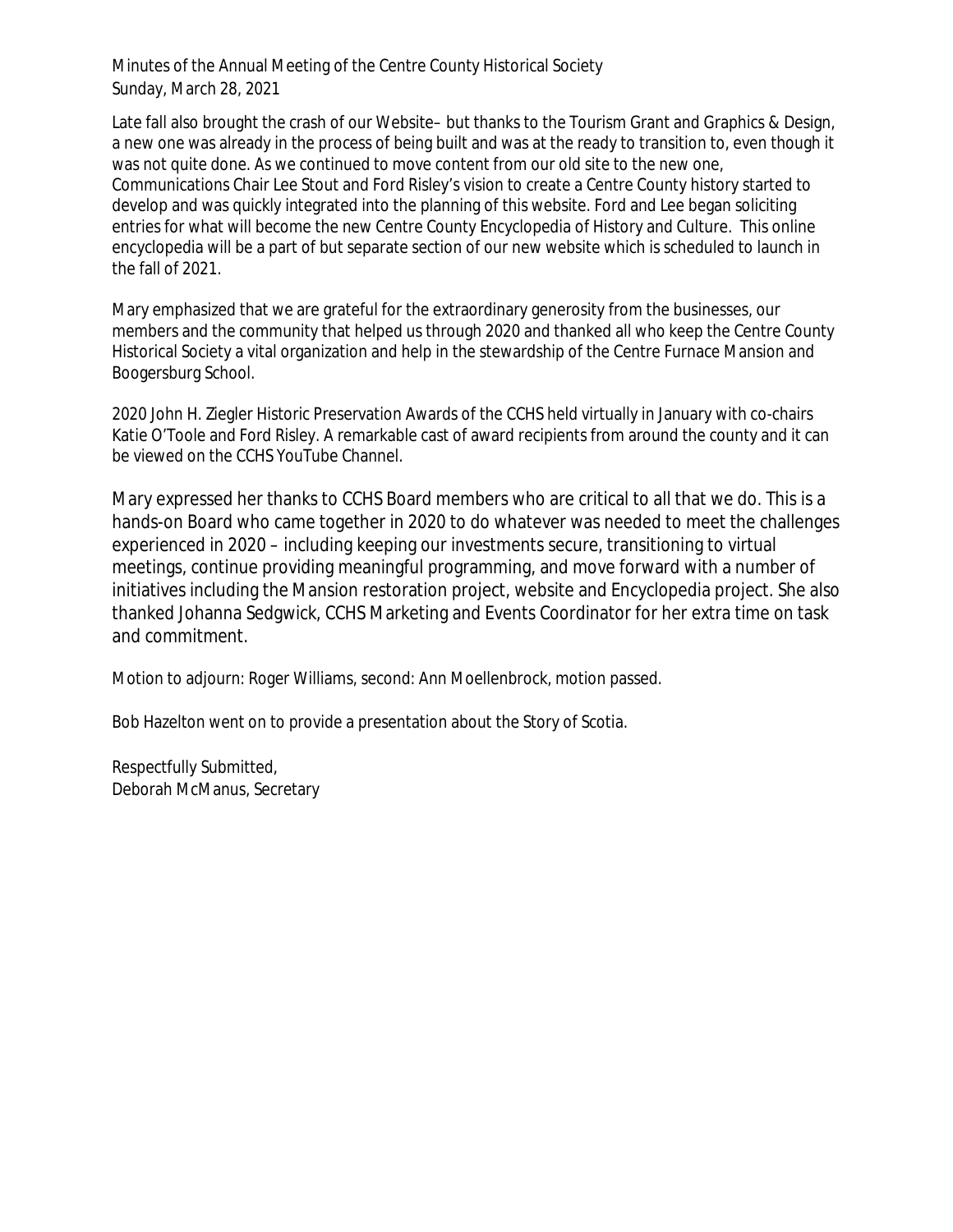# **Centre County Historical Society**

# **Resolutions of the Board of Governors ---** *January 2021 through November 2021*

## **January 2021:**

Motion to elect Beverly Lipski as CCHS Treasurer. Motion passed. Two BOG members abstained.

Motion to approach David Panko regarding his conditions and compensation to serve as the CCHS Investment Advisor. BOG members asked for the elimination of newsletter publication dates as part of the agreement. Motion passed unanimously.

Motion to reimburse Alan Popovich for all direct expenses his firm incurred for permitting and fees for the Restoration Project. Reimbursement to come from the Restoration fund. Motion passed unanimously.

Motion to nominate Roger Williams for a full term as Vice President of the Centre County Historical Society Board of Governors. Motion passed unanimously.

Motion to nominate Deborah McManus to an additional two-year term as Secretary on the Executive Committee of the CCHS Board of Governors. Motion passed unanimously.

Motion to have CCHS purchase the Town and Gown Community Series ad featuring Lee Stout. Motion unanimously passed.

Motion to purchase a new computer and color printer for the CCHS office at a cost of approximately \$1700.00 to \$2000.00. Motion passed unanimously.

# **February 2021:**

Motion to accept the agreement presented by David Panko to serve as the CCHS Financial Advisor for the 2021 fiscal year with the option to renew annually. Motion passed. David Panko also agreed to serve as the Chair of the Investment Committee in a volunteer capacity.

Motion for CCHS to allocate \$2000.00 to cover the cost of publishing Ralph Seeley's series of short stories. This amount covers an initial printing of 200 copies. Motion passed unanimously.

# **March 2021:**

Motion to approve the final construction contract for the Restoration Project. The total estimate submitted by Veronesi Construction was \$352,700.00 to entirely complete the project. Motion passed.

\*This vote was taken during a special meeting of the CCHS Board of Governors on March 15, 2021, so that the signed contract could be returned to Veronesi Construction to begin the work as early as April 2021.

# **April 2021:**

Mary Sorensen requested a motion to approve her application for a Centre County Commissioners and Happy Valley Adventure Bureau Tourism Grant in the amount of \$10,000.00. Funding from this grant would be designated for marketing purposes and the future Centre County Encyclopedia being developed by the Communications Committee. Motion passed unanimously.

Motion to approve the Deaccession List Mary Sorensen presented to the BOG. Motion passed.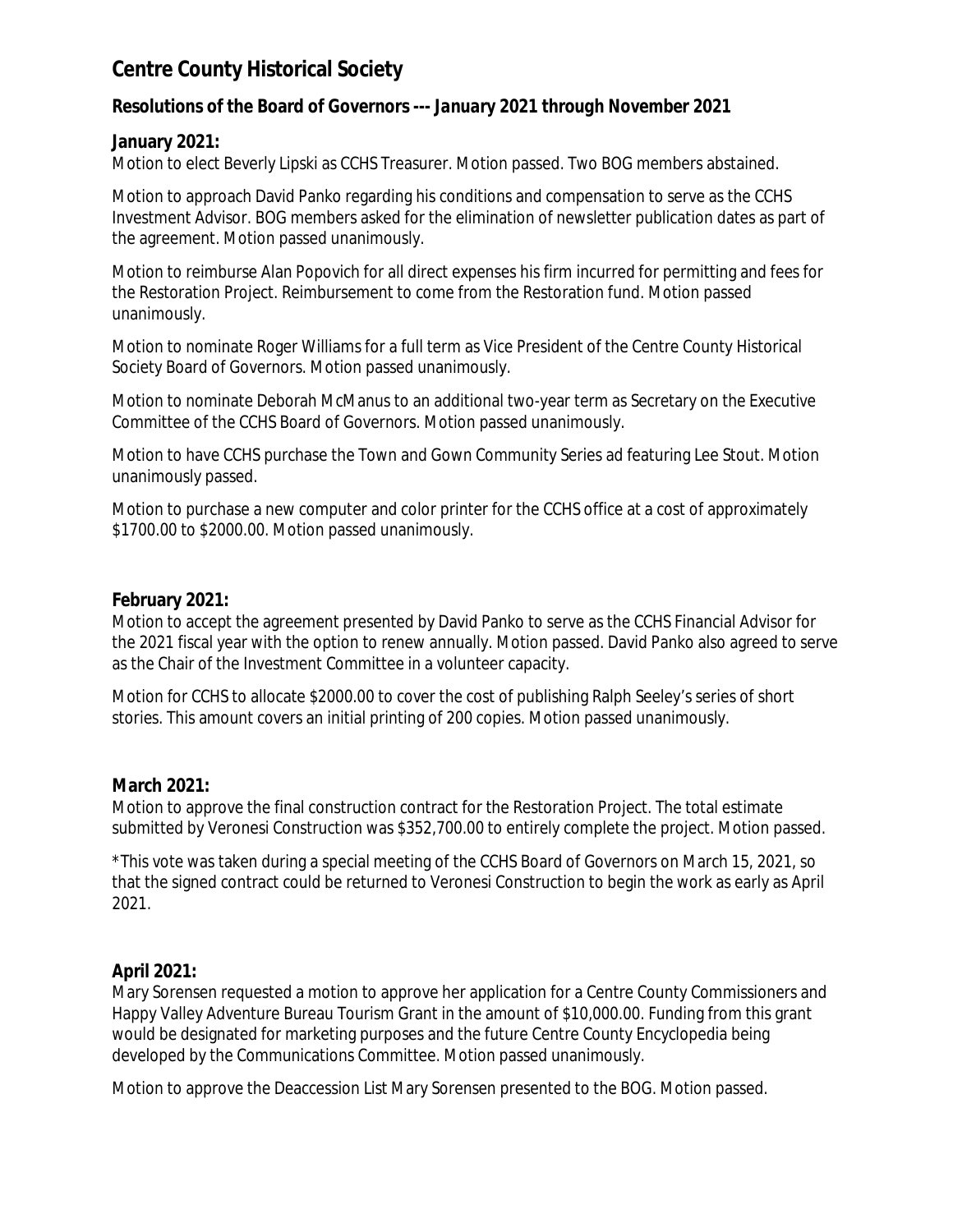# **May 2021:**

There were no formal resolutions voted upon at the May 2021 meeting of the Board of Governors.

### **June 2021:**

Motion to approve the withdrawal of \$5000.00 for the purchase and installation of the A/C Heat mini split unit and fire detection equipment for the newly purposed archive storage location, (formerly the exhibit building). Funds to be withdrawn as needed and replaced in the Vanguard account when money is raised specifically for the project. Motion passed unanimously.

Motion to elect Ann Taylor and Jackie Esposito to fill two positions on the Board of Governors. Once elected, both candidates would serve from July 2021 to December 2021 to fill two vacated seats. They would both be eligible for two full terms, (3 years), beginning in January 2022. Motion passed unanimously.

### **July 2021:**

Minutes from the June 2021 BOG meeting were corrected to state the specific date and intention of the vote to withdraw money for the Archive Storage heating and A/C mini split installation. The motion to accept the amended minutes passed.

Due to changes on the Executive Committee and BOG, the following signatory updates for our CCHS financial accounts were proposed:

Fidelity Account-Mansion Restoration Fund: Current signatories: Mary Sorensen, David Panko. Motion to remove David Panko, and add Bob Hazelton and Beverly Lipski: Deb McManus, Second: Ann Moellenbrock. Motion passed.

Fidelity Account-Pencek Fund: Current signatories: Deb McManus, Katie O'Toole, David Panko. Motion to add Bob Hazelton, Beverly Lipski and remove Katie O'Toole and David Panko: Jackie Esposito, Second: Ann Moellenbrock. Motion passed.

Vanguard General Investment Fund: Current signatories: Mary Sorensen, David Panko, Katie O'Toole. Motion to add Bob Hazelton, Beverly Lipski and Roger Williams and remove Katie O'Toole and David Panko: Ann Moellenbrock, Second: Ann Taylor. Motion passed.

Kish Bank-Checking Account: Current signatories: Bob Hazelton, David Panko and Deb McManus. Motion to add Beverly Lipski and Roger Williams and remove David Panko: Ann Taylor, Second: Jackie Esposito. Motion passed.

Motion to move \$20,000.00 from the CCHS Vanguard Account to create a new Fidelity Investment Account for the Henszey-Pyle fund designated for educational and programmatic purposes. The signatories on the account would be Bob Hazelton, President, and Beverly Lipski, Treasurer. The account would not be set up as a restricted account. Motion passed unanimously.

Motion to move \$20,000.00 from the CCHS Vanguard Investment Account to create a new Fidelity Investment Account for the Jacqueline J. Melander Society designated for Centre County historic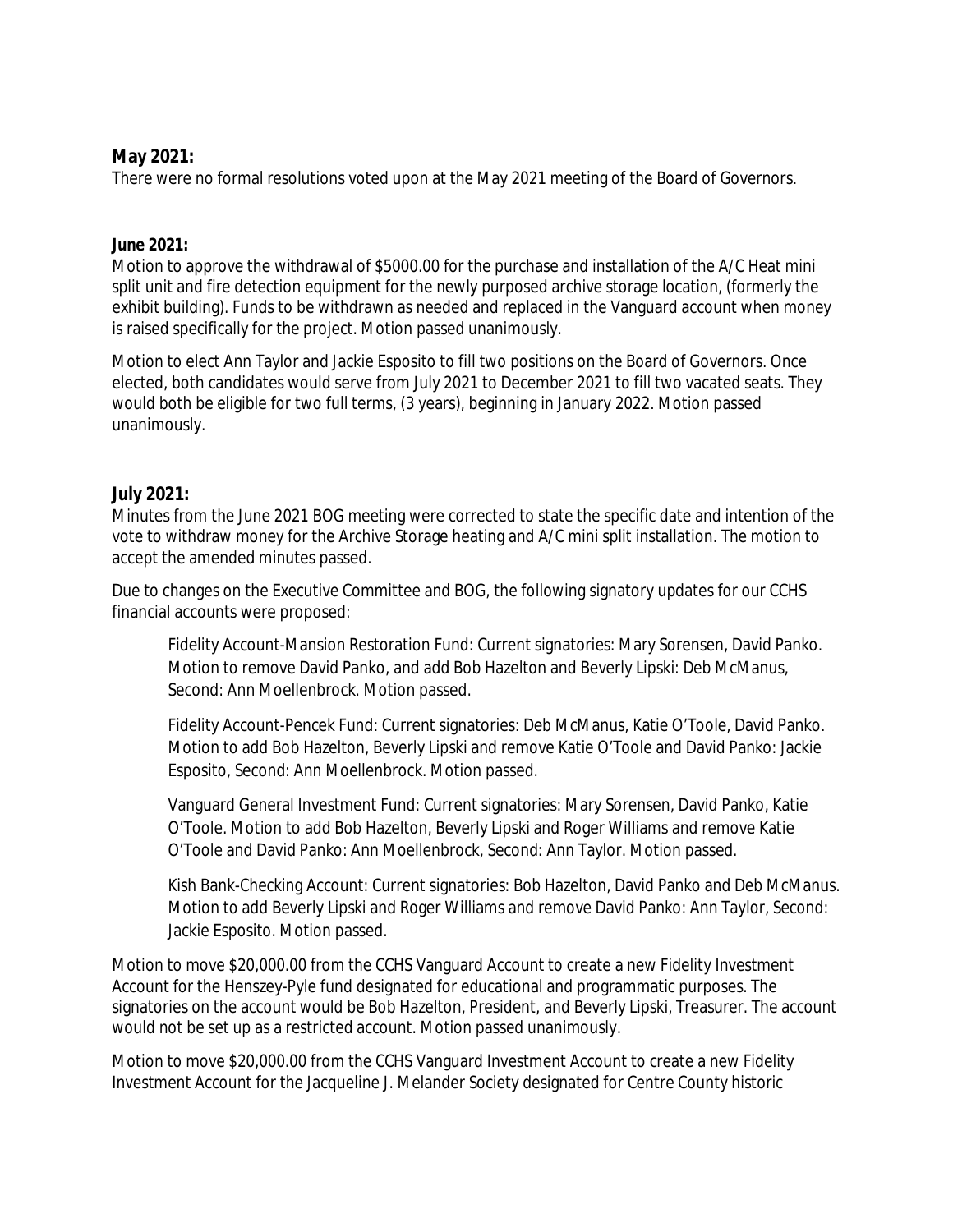preservation, education, and programmatic purposes. This account will not be restricted, and the signatories will be Bob Hazelton, President, and Beverly Lipski, Treasurer. Motion passed unanimously.

Motion to accept the draft of the revised CCHS By-laws prepared by the Governance Committee. BOG member, Sue Kellerman, suggested two changes and the document was presented as amended. Motion passed unanimously.

# **August 2021:**

Motion to apply \$3350.00 from the Mansion Restoration Fund to cover the cost of the Spring House masonry repair. Motion passed unanimously.

Motion to accept the list of 2021 Historic Preservation Awards nominees as presented to the BOG by the John H. Ziegler Preservation Awards committee: Katie O'Toole, Ford Risley, Jackie Melander, Rebecca Inlow, Matt Maris, Mary Sorensen and Johanna Sedgwick. Motion passed unanimously.

- ê Preservation and Restoration: The Glennland Building in State College
- ê History and Heritage: Benjamin Fehl, The Crooked House in Milesburg
- ê Education and Advocacy: Robert Cameron, Columbus Chapel and Boal Mansion Museum in Boalsburg
- ê Support and Volunteerism: Saint John's United Church of Christ in Boalsburg
- ê President's Award: Judy Heberling CCHS Collections time and care contributions for over a decade
- ê Jacqueline J. Melander Award: Sue Hannegan Contribution to historic preservation in Centre County for over two decades

### **September 2021:**

Motion to send a Certificate of Appreciation to Shannon Wright following her resignation as BOG member and Chair of the Governance Committee. Motion passed unanimously.

Motion to approve the text for the PSU Alumni Association historical marker to be placed on the grounds of the Centre Furnace Mansion. It will identify the Mansion's place in history as the birthplace of Penn State University. Motion passed unanimously.

### **October 2021:**

Motion to amend the minutes of the September meeting of the Board of Governors to include the statement that 4% to 8% of the annual budget be earmarked for maintenance and "Restoration". Motion passed.

Motion to move forward with a proposal to develop a Business Sponsorship initiative for 2022. The Development Committee would handle the planning in the beginning phase. Motion passed unanimously.

### **November 2021:**

Motion to approve \$11,000.00 for the repair of the front stairs and the garbage shed located in the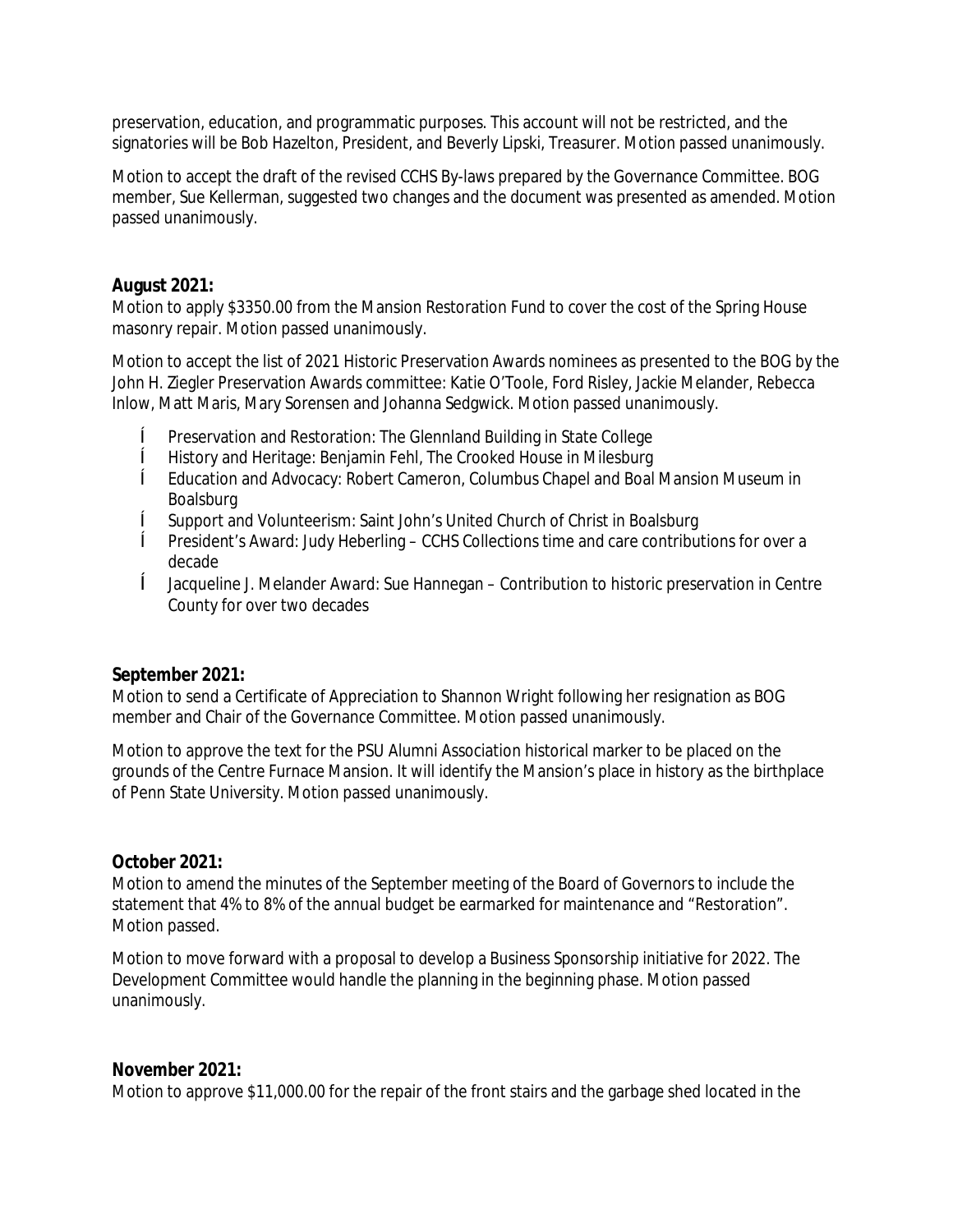parking lot. The amount was submitted in an estimate from Veronesi Construction. Motion passed unanimously.

Motion to elect Roger Williams as President and Bob Hazelton as Vice President of the Centre County

Historical Society Board of Governors. Motion passed unanimously.

## **December 2021:**

Roger Williams, President Elect, motioned to move forward with securing Fiore Fedeli Snyder Carothers, LLC as CCHS's primary accounting service with the understanding that they will be outsourcing one or more services such as payroll, to Converge P.C. as soon as this transition can begin in 2022. Motion passed unanimously.

\*This vote was taken via email on December 29, 2021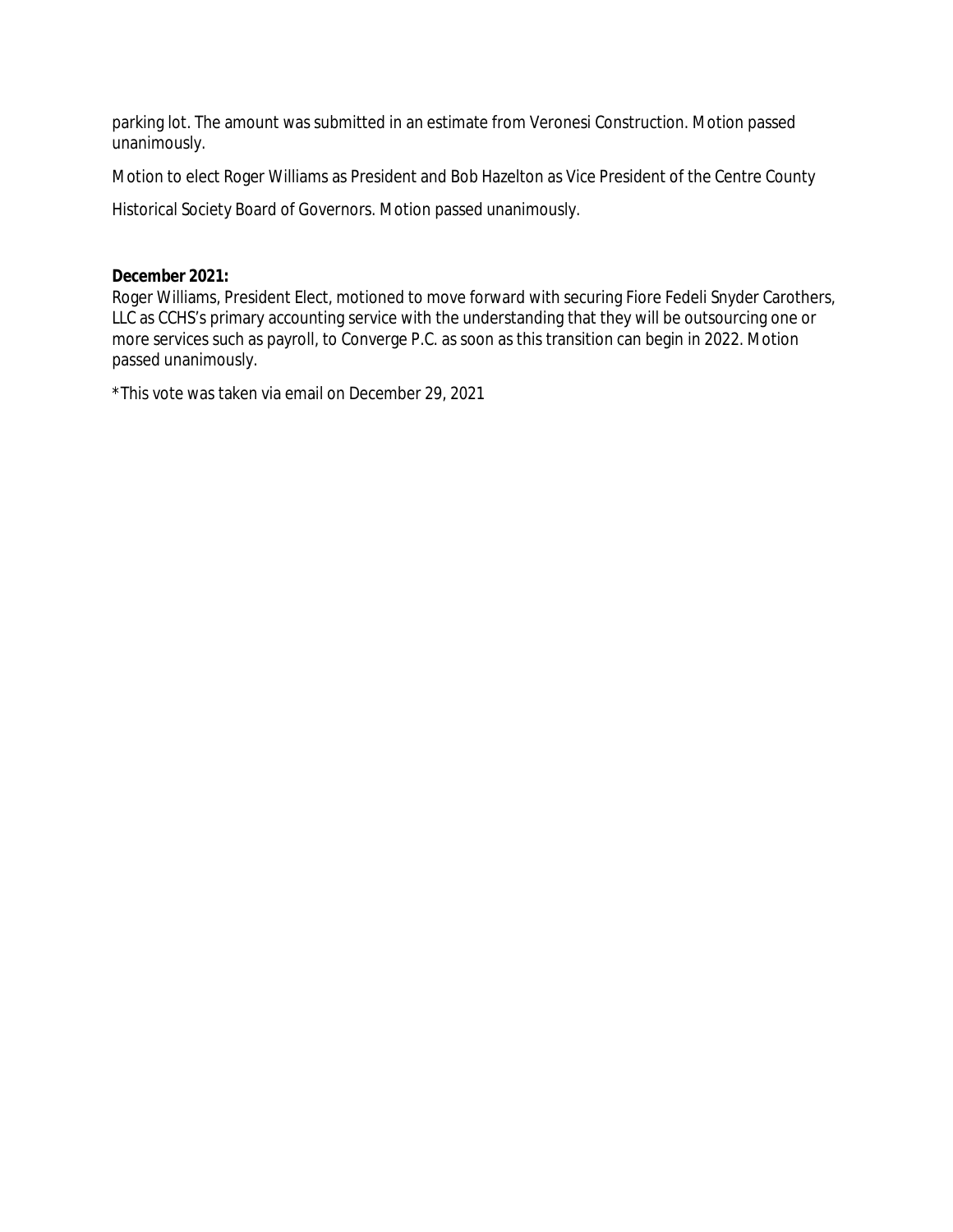### **CENTRE COUNTY HISTORICAL SOCIETY OPERATIONAL INCOME AND EXPENSES CALENDAR YEARS 2021 AND 2020**

|                                                             | 2021    | 2020      | OVER/(UNDER) |
|-------------------------------------------------------------|---------|-----------|--------------|
| <b>INCOME</b>                                               |         |           |              |
| Memberships (includes early 2022 membership renewals)       | 27,735  | 21,025    | 6,710        |
| Operational grants                                          | 10,000  | 12,000    | (2,000)      |
| Fundraising (net)                                           | 22,723  | 4,692     | 18,031       |
| Contributions                                               | 53,825  | 46,916    | 6,909        |
| Museum store (net)                                          | 1,690   | 2,598     | (909)        |
| Facility rental                                             |         | (100)     | 100          |
| Other income                                                | 6,546   | 1,000     | 5,546        |
| PPP loan forgiven                                           | 13,240  | 13,304    | (64)         |
| Total operating income                                      | 135,758 | 101,436   | 34,322       |
| <b>EXPENSES</b>                                             |         |           |              |
| Salaries, benefits, payroll taxes                           | 64,272  | 64,240    | 32           |
| Utilities and telephone                                     | 7,415   | 8,345     | (930)        |
| Insurance                                                   | 5,853   | 7,176     | (1, 323)     |
| Property maintenance                                        | 16,023  | 10,903    | 5,120        |
| Supplies, postage, printing                                 | 12,579  | 14,552    | (1, 973)     |
| Programs and events                                         | 4,394   | 640       | 3,754        |
| Advertising and customer relations                          | 3,401   | 3,396     | 5            |
| Professional fees                                           | 7,400   | 6,410     | 990          |
| Other expenses                                              | 9,704   | 2,124     | 7,580        |
| Total operating expenses                                    | 131,041 | 117,786   | 13,255       |
| Net operating income (loss) before use of investment income | 4,717   | (16, 350) | 21,067       |
| Investment income transferred to operating account          | 12,758  | 9,736     | 3,021        |
| Withdrawal from investments for operations                  | 5,000   |           | 5,000        |
| Net operating income after use of investment funds          | 22,475  | (6, 613)  | 29,088       |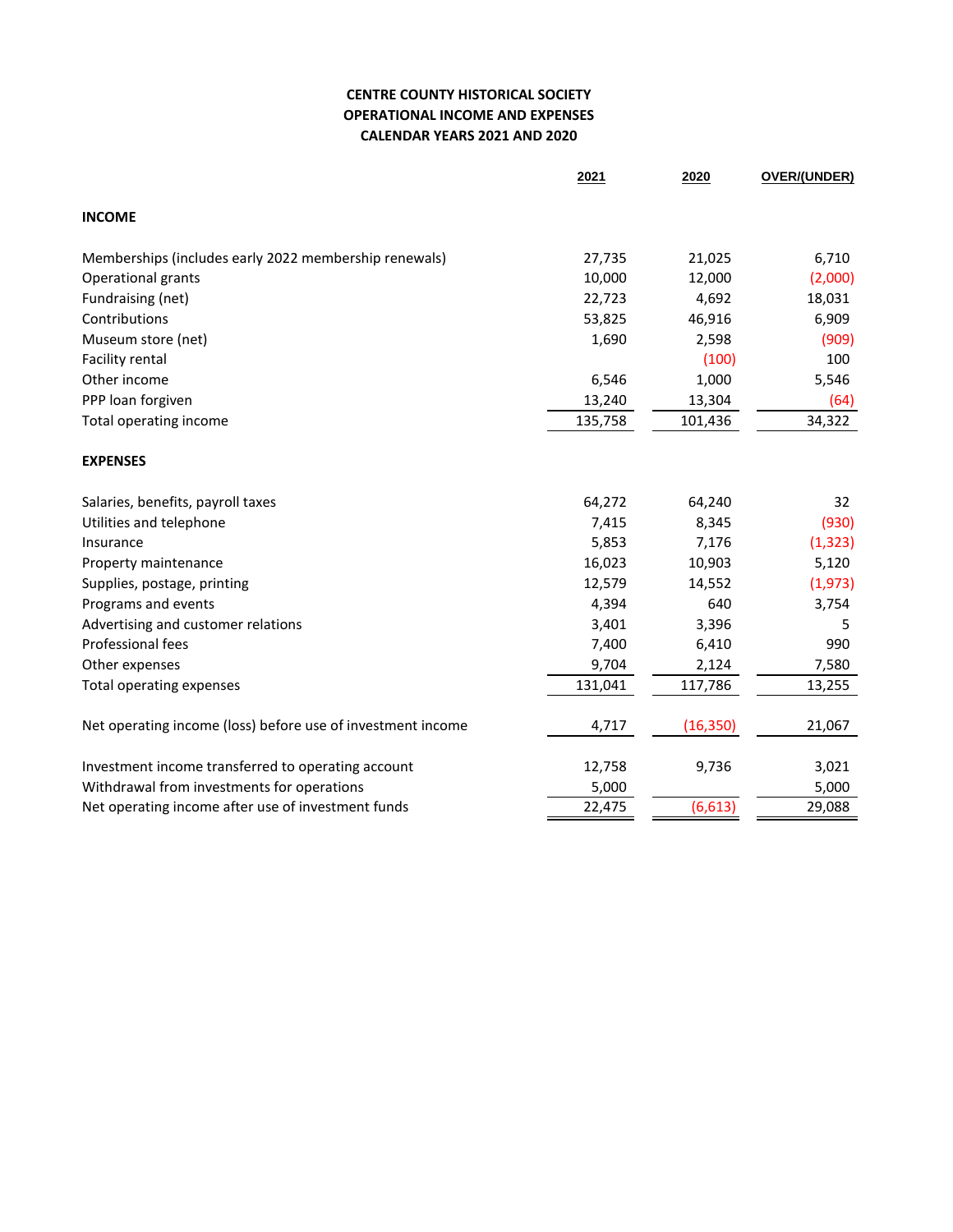### **CENTRE COUNTY HISTORICAL SOCIETY NON-OPERATING ACTIVITY REPORT CALENDAR YEARS 2021 AND 2020**

|                                                    | 2021    | 2020   |
|----------------------------------------------------|---------|--------|
| <b>Mansion restoration</b>                         |         |        |
| <b>Income</b>                                      |         |        |
| Individual donations                               | 160,140 | 51,200 |
| Board-designated funds for restoration grant match |         | 1,548  |
| Keystone grant                                     | 100,000 |        |
| Foundations/HVAB grant                             | 76,000  |        |
| In-kind services                                   | 14,755  |        |
| Total income                                       | 350,895 | 52,748 |
| <b>Expenses</b>                                    |         |        |
| Restoration expenditures                           | 330,768 |        |
| In-kind services                                   | 14,755  |        |
| Total expenses                                     | 345,523 |        |
| University Park Airport display grant              |         |        |
| Income                                             |         | 10,000 |
| Expenses                                           | 3,066   |        |
| <b>Richard W. Pencek Fund Donation Income</b>      | 5,000   |        |
| Jaqueline J. Melander Fund Donation Income         | 5,000   |        |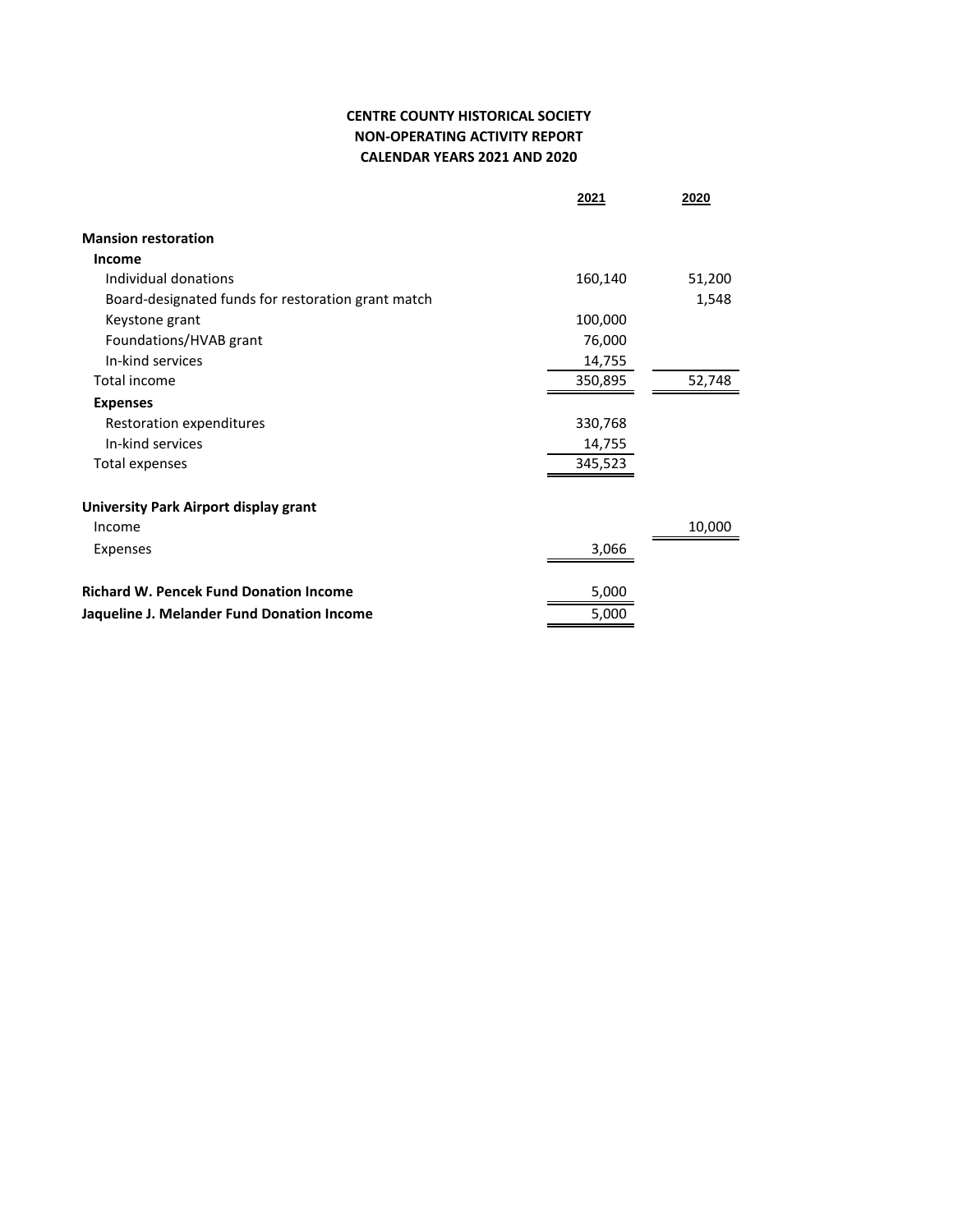## **CENTRE COUNTY HISTORICAL SOCIETY PROPOSED OPERATING BUDGET**

|                                        |                                 | YEAR END 2020 |                                 | YEAR END 2021 |                         | <b>PROJECTED 2022</b> |
|----------------------------------------|---------------------------------|---------------|---------------------------------|---------------|-------------------------|-----------------------|
| <b>OPERATING INCOME:</b>               |                                 |               |                                 |               |                         |                       |
| 6100 Membership Dues                   | \$                              | 21,025.00     | \$                              | 27,735.00     | \$                      | 25,000.00             |
| 6200 Grants (Operational)              | $\overline{\xi}$                | 12,000.00     | $\overline{\xi}$                | 10,000.00     | \$                      | 10,000.00             |
| 6300 Mansion Use                       | \$                              | (100.00)      |                                 |               | \$                      | 500.00                |
| 6420 Birdcage Donations                | \$                              | 214.33        | \$                              | 652.06        | \$                      | 500.00                |
| 6440 Annual Giving Fund                | \$                              | 17,215.32     | \$                              | 28,893.23     | \$                      | 20,000.00             |
| 6500 Other Donations & Gifts           | \$                              | 7,891.54      | \$                              | 3,363.35      | $\overline{\mathsf{S}}$ | 2,500.00              |
| 6600 Collections & Archives            | \$                              | 700.00        | \$                              | 4,525.00      | \$                      | 1,500.00              |
| 6700 Events/Programs (non-fundraising) | $\overline{\mathcal{L}}$        | 300.00        | $\overline{\xi}$                | 1,871.00      | $\overline{\xi}$        | 1,800.00              |
| 6460 Centre Foundation Endowment       | \$                              | 1,400.00      | $\overline{\boldsymbol{\zeta}}$ | 1,422.00      | \$                      | 1,500.00              |
| 6460 Centre Gives                      | $\overline{\xi}$                | 20,194.90     | $\overline{\xi}$                | 19,494.27     | \$                      | 20,000.00             |
| 6800 Museum Store                      | \$                              | 3,429.60      | \$                              | 2,463.22      | \$                      | 4,000.00              |
| 6900 Misc Income                       | \$                              |               | \$                              | 149.60        | $\overline{\mathsf{S}}$ |                       |
| 6950 Investment Income Distributions   | \$                              | 9,736.46      | $\overline{\xi}$                | 12,757.87     | \$                      | 8,000.00              |
| Investment withdrawal                  | \$                              |               | \$                              | 5,000.00      | $\overline{\varsigma}$  |                       |
| PPP SBA Loan                           | \$                              | 13,304.47     | $\overline{\varsigma}$          | 13,240.07     |                         |                       |
| <b>Net Event Fundraising Activity</b>  | $\overline{\mathcal{S}}$        | 4,691.92      | $\overline{\xi}$                | 22,722.51     | \$                      | 36,750.00             |
| <b>Total Operating Income</b>          | $\overline{\boldsymbol{\zeta}}$ | 112,003.54    | \$                              | 154,289.18    | \$                      | 132,050.00            |
|                                        |                                 |               |                                 |               |                         |                       |
| <b>OPERATING EXPENSES:</b>             |                                 |               |                                 |               |                         |                       |
| <b>8100 Administration Expenses</b>    |                                 |               |                                 |               |                         |                       |
| 8110 Accounting Service                | \$                              | 5,065.00      | \$                              | 6,335.34      | \$                      | 5,000.00              |
| 8115 Office Supplies                   | \$                              | 1,198.02      | $\overline{\boldsymbol{\zeta}}$ | 2,859.27      | \$                      | 3,500.00              |
| 8120 Postage-General                   | \$                              | 8,804.00      | $\overline{\xi}$                | 2,156.39      | \$                      | 2,500.00              |
| 8125 Banking / Credit Card Fees        | $\overline{\mathsf{S}}$         | 1,090.18      | $\overline{\xi}$                | 674.06        | \$                      | 1,800.00              |
| 8130 Printed Materials                 | \$                              | 4,115.80      | $\overline{\boldsymbol{\zeta}}$ | 6,937.47      | \$                      | 6,000.00              |
| 8140 Professional Fees                 | \$                              | 1,345.00      | \$                              | 1,065.00      | $\overline{\varsigma}$  | 1,500.00              |
| 8150 Telephone / Internet              | \$                              | 1,656.17      | $\overline{\boldsymbol{\zeta}}$ | 1,710.97      | \$                      | 1,900.00              |
| 8155 Web-Site Hosting                  | $\overline{\mathsf{S}}$         | 1,011.52      | $\overline{\mathsf{S}}$         | 749.37        | $\overline{\mathsf{s}}$ | 700.00                |
| 8170 Advertising                       | \$                              | 3,395.78      | \$                              | 3,401.00      | \$                      | 2,500.00              |
| 8180 License - COG                     | \$                              | 192.00        | \$                              | 99.00         | \$                      | 100.00                |
| 8100 Admin. Expenses-Other             | \$                              | 330.81        | \$                              | 174.79        | \$                      |                       |
| <b>Total Administration Expenses</b>   | \$                              | 28,204.28     | \$                              | 26,162.66     | \$                      | 25,500.00             |
|                                        |                                 |               |                                 |               |                         |                       |
| 8200 Maintenance Expenses              |                                 |               |                                 |               |                         |                       |
| 8210 Furnace Cleaning/Maintenance      | \$                              | 370.00        | \$                              | 346.90        | \$                      | 400.00                |
| 8220 Lawn Care                         | \$                              | 6,640.00      | $\overline{\xi}$                | 11,270.00     | \$                      | 10,000.00             |
| 8240 Exterior Repairs / Improvements   | \$                              | 722.98        | \$                              | 893.06        | \$                      | 1,500.00              |
| 8250 Fire Extinguisher Service         | \$                              | 134.00        | \$                              | 388.95        | \$                      | 200.00                |
| 8260 Garden & Grounds Maintenance      | \$                              | 481.92        | \$                              | 697.93        | \$                      | 500.00                |
| 8330 Snow Removal                      | \$                              | 175.00        | \$                              | 1,160.00      | \$                      | 1,200.00              |
| 8270 Interior Repairs / Maintenance    | \$                              | 444.63        | $\overline{\boldsymbol{\zeta}}$ |               | \$                      | 2,000.00              |
| 8200 Total Maintenance Expense         | \$                              | 8,968.53      | \$                              | 14,756.84     | \$                      | 15,800.00             |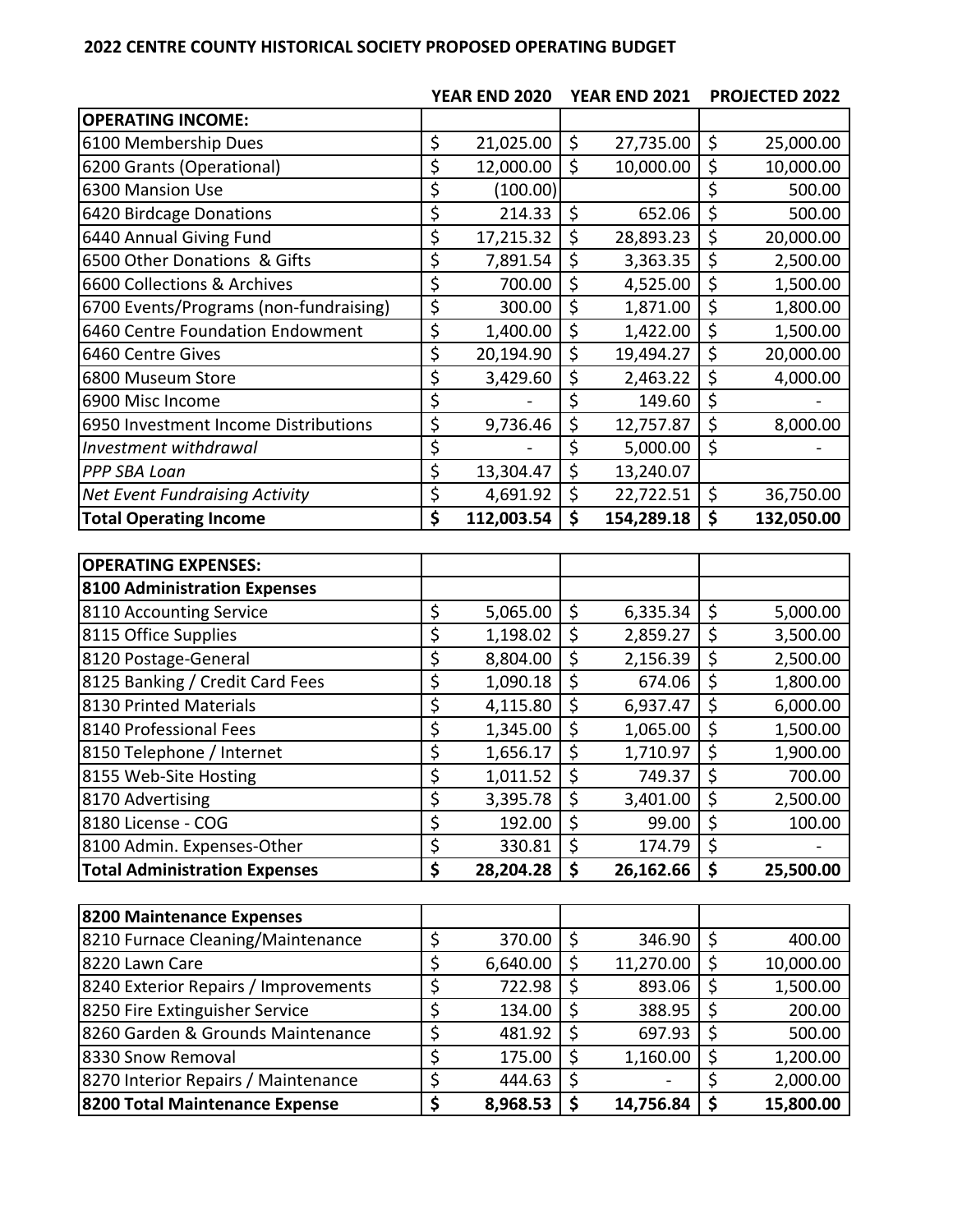## **CENTRE COUNTY HISTORICAL SOCIETY PROPOSED OPERATING BUDGET**

|                                        | <b>YEAR END 2020</b><br><b>YEAR END 2021</b> |    | <b>PROJECTED 2022</b>    |             |            |
|----------------------------------------|----------------------------------------------|----|--------------------------|-------------|------------|
| 8300 Operational Expenses              |                                              |    |                          |             |            |
| 8310 Cleaning Service                  | \$<br>700.00                                 | \$ | $\overline{\phantom{0}}$ | \$          | 1,400.00   |
| 8320 Household Supplies                | \$<br>433.80                                 | \$ | 626.22                   | \$          | 500.00     |
| 8330 Utilities                         | \$<br>5,677.01                               | \$ | 4,954.78                 | \$          | 6,000.00   |
| 8350 Pest Control                      | \$<br>807.79                                 | \$ | 839.44                   | \$          | 800.00     |
| 8360 Security System Expense           | \$<br>426.96                                 | \$ | 426.96                   | \$          | 450.00     |
| 8300 Total Operational Expenses        | \$<br>8,045.56                               | \$ | 6,847.40                 | \$          | 9,150.00   |
|                                        |                                              |    |                          |             |            |
| 8400 Insurance                         | \$<br>7,175.75                               | \$ | 5,853.25                 | $\varsigma$ | 8,000.00   |
| 8500 Total Salaries & Benefits         | \$<br>64,240.10                              | \$ | 64,272.32                | \$          | 65,000.00  |
| 8600 Collections/Archives Expenses     | \$<br>219.24                                 | \$ | 8,540.07                 | \$          | 500.00     |
| 8650 Exhibit Expense                   | \$<br>91.58                                  | \$ | 49.97                    | \$          | 500.00     |
| 8700 Events/Programs (non-fundraising) | \$<br>639.52                                 | \$ | 4,393.64                 | \$          | 4,000.00   |
| 8800 Museum Store Expenses             | \$<br>831.11                                 | \$ | 773.26                   | \$          | 3,000.00   |
| 8900 Miscellaneous Expenses            | \$                                           | \$ | 75.55                    | \$          | 100.00     |
| 8940 Training                          | \$<br>200.00                                 | \$ | 90.92                    | \$          | 500.00     |
|                                        | \$<br>73,397.30                              | \$ | 84,048.98                | \$          | 81,600.00  |
|                                        |                                              |    |                          |             |            |
| <b>Total Operating Expenses</b>        | \$<br>118,615.67                             | \$ | 131,815.88               | \$          | 132,050.00 |
|                                        |                                              |    |                          |             |            |
| <b>Net Income/Loss</b>                 | \$<br>$(6,612.13)$ \$                        |    | 22,473.30                | $\zeta$     |            |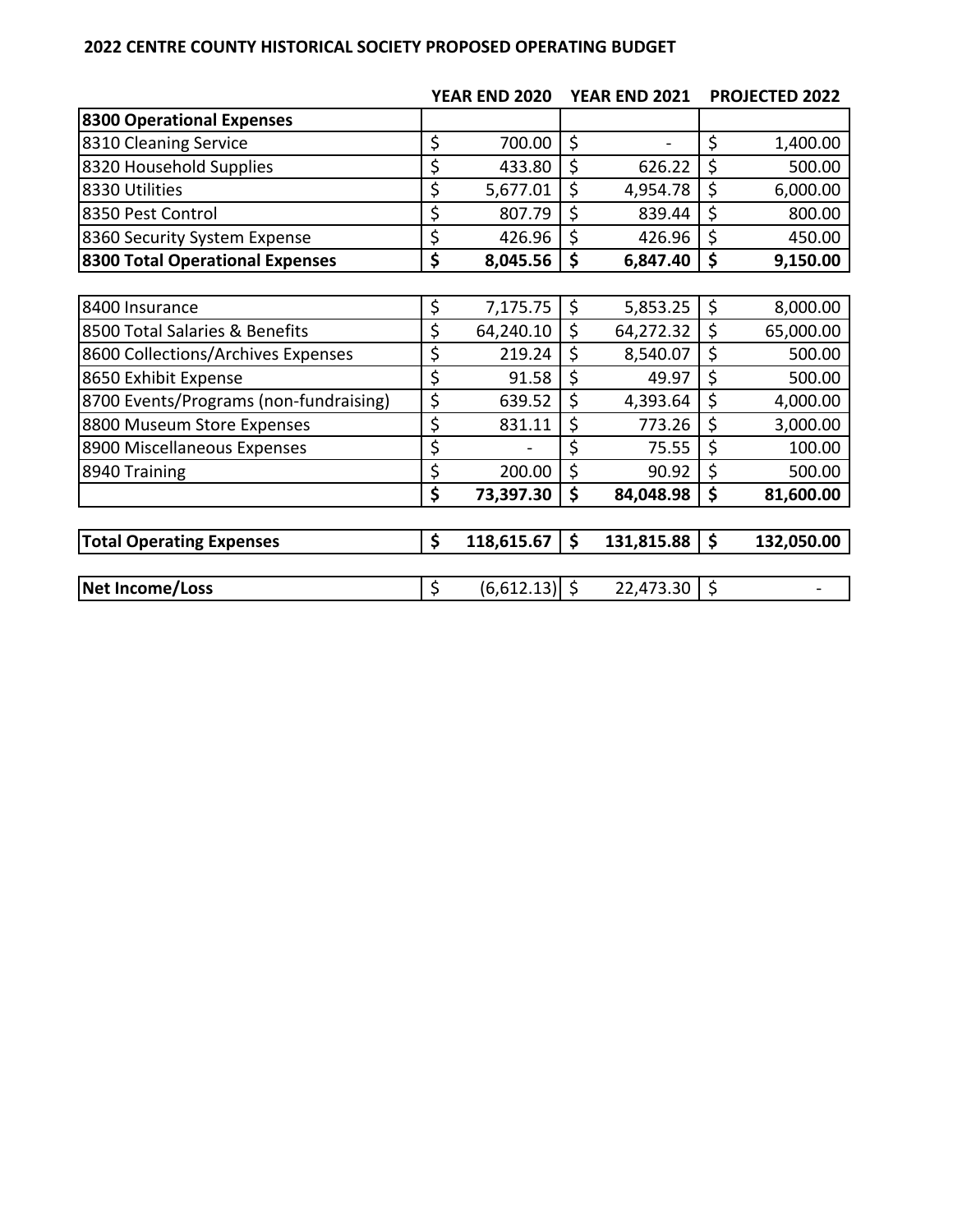#### BYLAWS

#### of THE CENTRE COUNTY HISTORICAL SOCIETY STATE COLLEGE, PENNSYLVANIA 7/26/2021

- ARTICLE 1 NAME
- SEC. 1 The name of this organization shall be The Centre County Historical Society, incorporated as a non-profit corporation under the laws of the Commonwealth of Pennsylvania on April 25, 1904 and as thereafter amended.
- ARTICLE II MISSION AND VISION
- SEC. 1 MISSION The Centre County Historical Society mission is to collect, interpret, preserve and promote Centre County's cultural and natural heritage.

### SEC. 2 VISION The Centre County Historical Society aspires to enrich the lives of our publics by telling the story of the county's unique past. Through our programs, collections and facilities, we promote a strong sense of place for a diverse Centre County. We seek to build a critical understanding of our past for both engaging the issues of the present and guaranteeing a future which preserves our heritage.

- ARTICLE III MEMBERSHIP AND DUES
	- SEC. 1 Membership shall be open to all persons interested in promoting the mission of the Society.
	- SEC. 2 All members shall be entitled to vote at Centre County Historical Society meetings of the corporate body.
	- SEC. 3 Membership dues shall be established and may be altered thereafter by the Board of Governors.
	- SEC. 4 The Society's membership year shall begin on January 1. Members who have not renewed their yearly membership will be sent a reminder.
	- SEC. 5 New members enrolled during the period October 1 to December 31 shall be credited with dues paid through the ensuing membership year.
- ARTICLE IV BOARD OF GOVERNORS
	- SEC. 1 The Society shall be administered by a Board of Governors consisting of no less than eleven and no more than fifteen elected members.
	- SEC. 2 The Board shall have authority to conduct the business of the Society. It shall be responsible for selecting the dates and locations of meetings; for enacting policies and devising procedures; for conducting the general operations of the Society; for adopting and monitoring an annual budget for the Society's operations and activities; for the care and management of the Society's property and collections; for the oversight of all programs and activities; for setting annual dues; and for performing other duties and responsibilities normally associated with the functions of Boards of Governors.
	- SEC. 3 Elected Governors shall serve for a term of three (3) years and may serve for two (2) consecutive terms. Governors shall be eligible for re-election after the expiration of one (1) year from the termination of his or her second term. Governors shall serve until their successors are duly elected and qualified.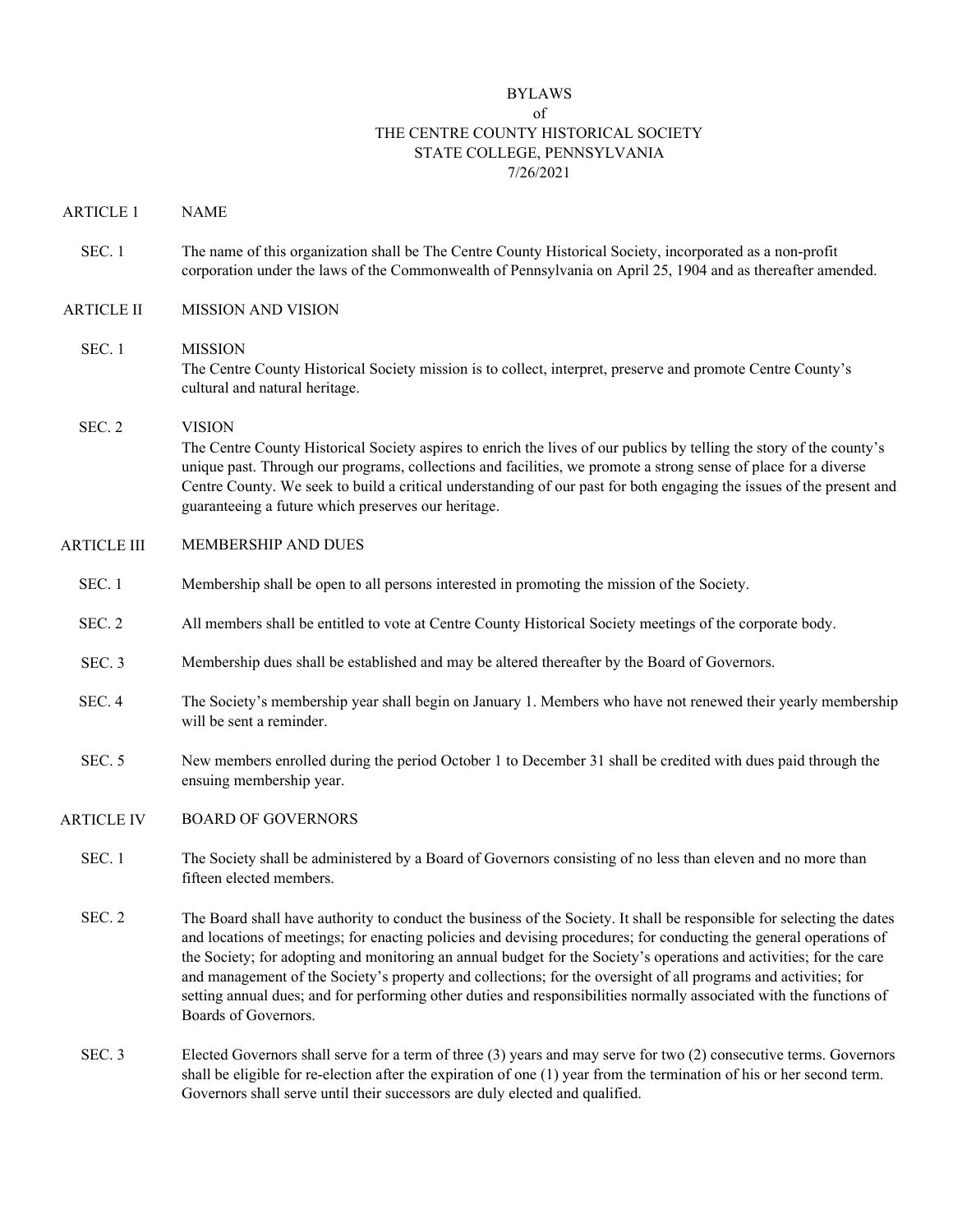- SEC. 4 Vacancies on the Board of Governors caused by death, resignation or otherwise may be filled by election by the Board of Governors for the unexpired terms of such vacancies. If a Governor shall fail to attend three (3) successive meetings of the Board of Governors, unless prevented by illness or necessary absence, the Board of Governors may declare his or her seat as Governor vacant.
- SEC. 5 A retiring member of the Board of Governors who has served the Society faithfully and well over a significant period of time may be granted non-voting emeritus rank. Eligible members will be evaluated against established criteria and granted such status by vote of the Board of Governors. Emeritus members shall be entitled to attend and participate in all meetings of the Board and Society as well as receive copies of the agendas, materials, and minutes of such meetings.

#### ARTICLE V OFFICERS

- SEC. 1 The officers of the Board of Governors shall be President, Vice President, Secretary, and Treasurer and shall be elected from among the Board of Governors. All officers shall be elected by the Board of Governors.
- SEC. 2 Elected officers shall serve for a term of two years. Officers shall be limited to two (2) consecutive terms of the same office or until their successors are elected. Vacancies in any office caused by death, resignation or otherwise shall be filled by election by the Board of Governors to fill the unexpired terms of such vacancies.

#### ARTICLE VI DUTIES OF OFFICERS

#### SEC. 1 DUTIES OF THE PRESIDENT

(1) Act as the chief executive officer of the Society and preside at all meetings of the Board of Governors and of the Society as a corporate body; (2) act as the official spokesperson for the Board and the Society in both oral and written communications; (3) oversee the business and activities of the Society and Board of Governors; (4) ensure the organization's activities are compliant and in furtherance of its mission; (5) oversee the organization's employees and volunteers; (6) ensure the Board of Governors' directives, policies, and resolutions are carried out; (7) serve as an ex officio member of all standing and special committees; (8) perform other duties customarily pertaining to the office of the President.

#### SEC. 2 DUTIES OF THE VICE PRESIDENT

(1) Preside at meetings of the Board of Governors and Society in the absence of the President; (2) carry out additional responsibilities and duties assigned or delegated by the President; (3) perform other duties customarily pertaining to the office of the Vice President or as assigned by the President.

#### SEC. 3 DUTIES OF THE SECRETARY

(1) record the meeting minutes of the Board of Governors and Society and within ten days of the next meeting provide copies for the officers, governors, governors emeriti, and the executive director; (2) preside at meetings of the Board and the Society in the absence of the President and Vice President; (3) carry on general correspondence pertaining to the Board and the Society as directed or delegated by the President (4) maintain an updated file of the policies and procedures enacted by the Board and the Society on an annual basis; (5) maintain and include an updated record of attendance in the monthly meeting minutes and bring it to the attention of the President when members have not fulfilled their attendance obligation; (6) to attest to the signature of the President on all legal documents requiring attestation; (7) perform other duties customarily pertaining to the office of Secretary or as additionally assigned by the President.

SEC. 4 DUTIES OF THE TREASURER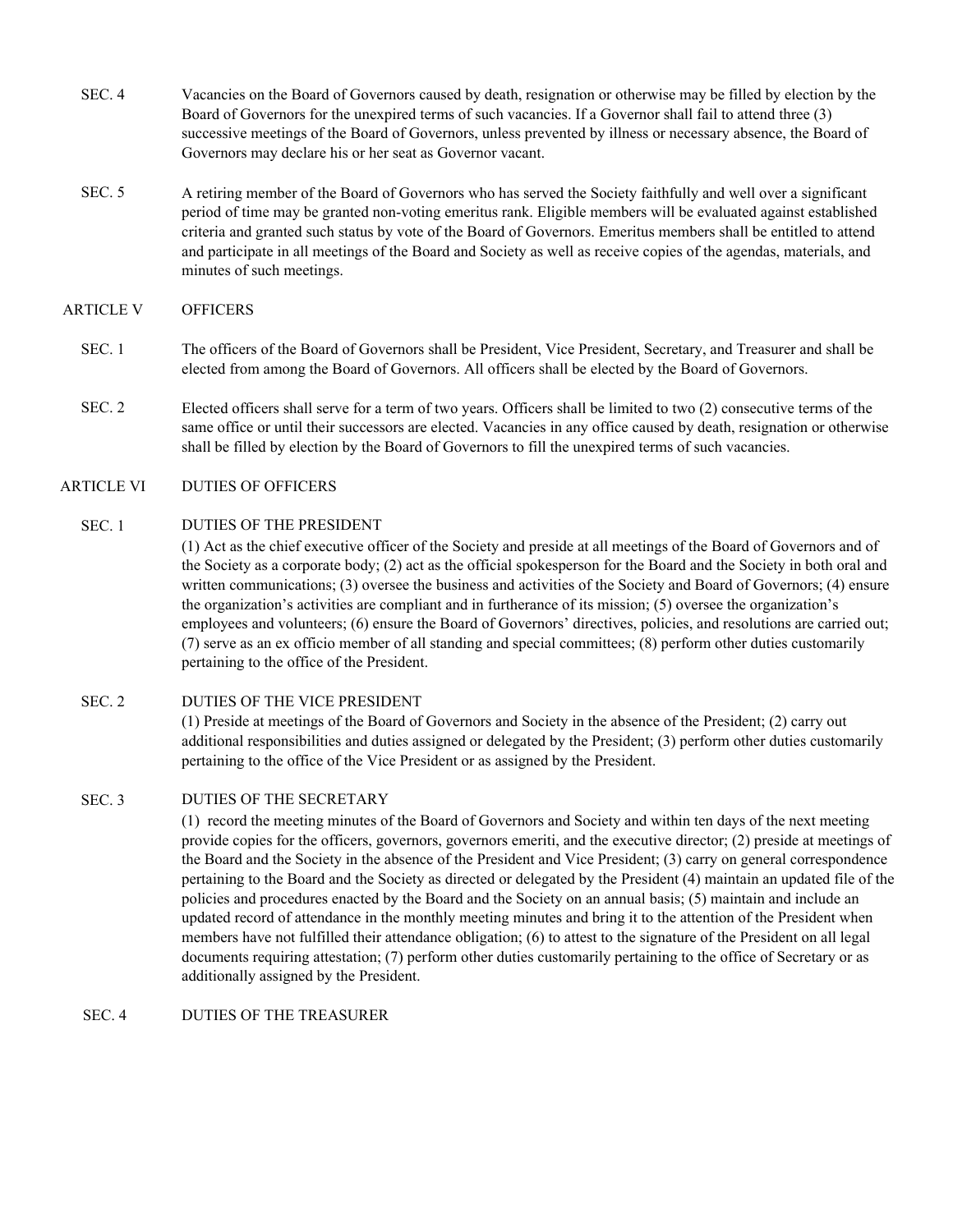(1) Oversee the financial accounts and funds of the Society as directed by the Board of Governors; (2) serve as an ex officio member of the Budget and Finance Committee and Investment Committee; (3) oversee the preparation of a written report with the details of the operating budget, income expenditures, and balances for the prior month and for the fiscal year to date at each meeting of the Board of Governors; (4) preside at meetings of the Board and Society as a corporate body in the absence of the President, Vice President, and Secretary; (5) oversee the preparation and submission of all fiscal records required for any audit; (6) perform other duties customarily pertaining to the office of Treasurer or as assigned by the President.

#### ARTICLE VII ELECTION OF OFFICERS AND GOVERNORS

- SEC. 1 When one or more vacancies exist on the Board of Governors, the Governance Committee shall be responsible for selecting and recommending a candidate(s) for approval by the Board of Governors.
- SEC. 2 In selecting a slate of candidates, the Governance Committee shall select individuals interested in furthering the mission of the Centre County Historical Society while maintaining a constituency geographically and demographically representative of Centre County. Other considerations may include, but are not limited to, knowledge of local history, historic preservation, and other professional skills that would benefit the Society.
- SEC. 3 A majority of those members present and voting at a meeting of the Board of Governors shall be required to declare a candidate elected.
- SEC. 4 Following an assenting vote by the Board of Governors, the slate of candidate(s) shall then be presented to the members of the Society at the next annual meeting. A majority of those Society members present and voting shall be required to declare the candidate elected.
- SEC. 5 Newly-elected officers and governors shall immediately assume the duties of their respective offices.

#### ARTICLE VIII EXECUTIVE DIRECTOR

SEC. 1 The Executive Director shall report to and be supervised by the President and the Board of Governors and shall be responsible for furthering the mission of the Centre County Historical Society as outlined in these Bylaws. They will manage other staff, volunteers, and interns of the Society as well as be responsible for duties as outlined in the current Executive Director job description.

#### ARTICLE IX MEETINGS

#### SEC. 1 THE SOCIETY

a. The Society, as a corporate body, shall meet annually, at a time and place in Centre County designated by the Board, to hear and discuss reports, exchange information, and conduct business.

b. Additional meetings of the Society may be held at the call of the President.

c. Written notice of the time and place of any meeting of the Society as a corporate body must be given to all members at least thirty days in advance of said meeting.

d. A quorum needed to conduct a meeting of the Society as a corporate body shall consist of those members present plus a quorum of the Board of Governors as defined in Article IX, Sec. 2, c.

e. CCHS Membership shall be entitled to vote on new Board of Governors members upon their first full term, CCHS Bylaw changes and other decisions as determined by the Board of Governors.

#### SEC. 2 THE BOARD OF GOVERNORS

a. The Board shall meet quarterly, at minimum, either virtually or in-person, and additionally at the call of the President.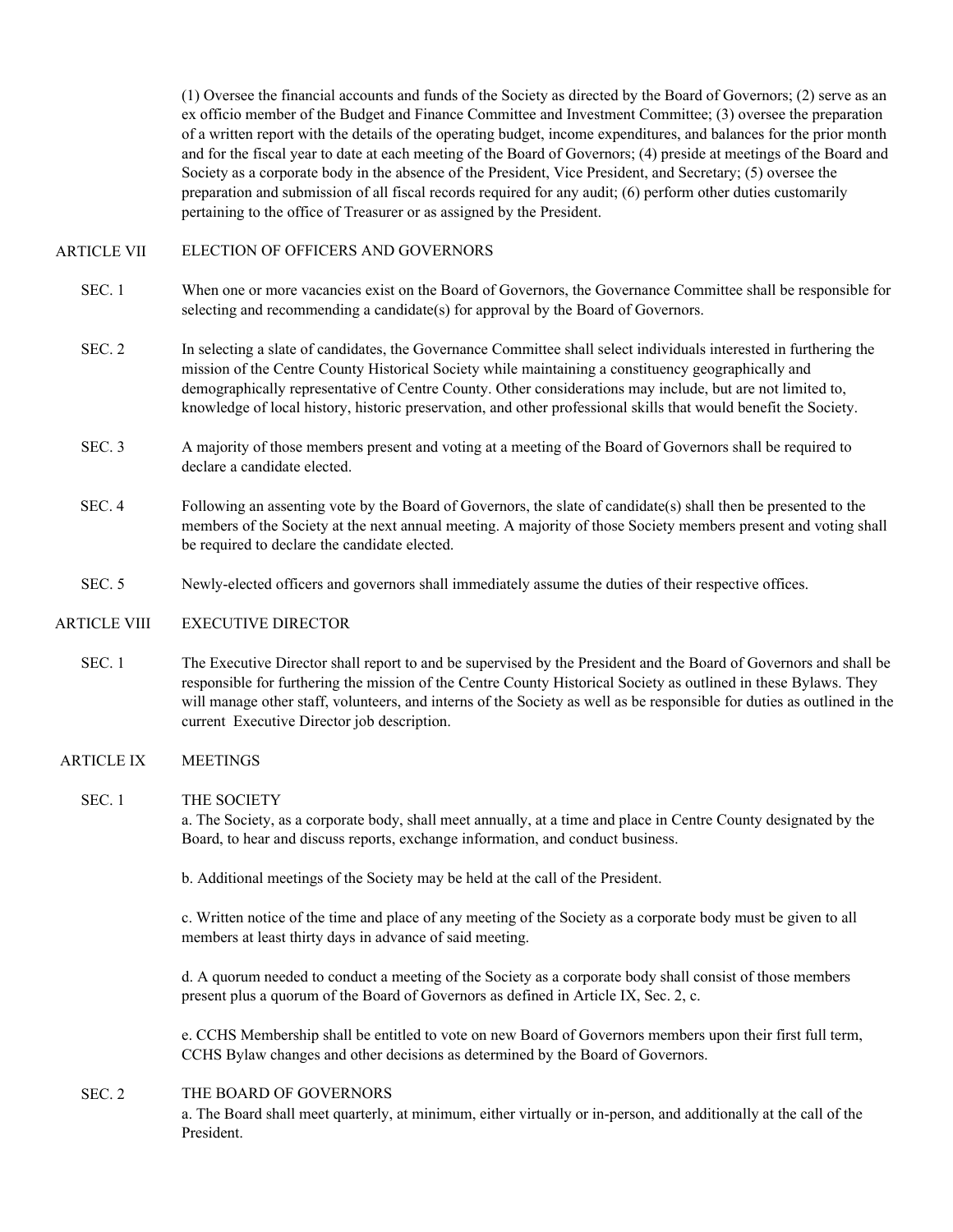b. Written or electronic notice of the time and place of any meeting of the Board shall be given to all governors in advance of said meeting.

c. A quorum needed to conduct a meeting of the Board of Governors shall consist of at least fifty percent of the occupied seats, providing that two of said attendees hold officer positions.

d. Should an emergency vote or other urgent situation need to be addressed prior to the next scheduled Board of Governor meeting, the President may choose to hold a vote electronically or call a virtual meeting.

#### ARTICLE X STANDING COMMITTEES

- SEC. 1 It shall be the primary purpose of the standing committees to oversee the activities and functions of the Society that fall within their purview. Each Committee shall bring plans and proposals to the attention of the Board of Governors for its information, input, and action. The Board of Governors will use the advice of each Committee for the implementation or improvement of new and continuing activities within each Committee's domain.
- SEC. 2 Chairs and members of all standing committees must be dues paying members of the Centre County Historical Society.
- SEC. 3 Chairs, if not a member of the Board of Governors, shall be invited to attend meetings of the Board, but will not have voting privileges.
- SEC. 4 The standing committees shall be:

a. BUDGET AND FINANCE – responsible for planning and preparing the Society's annual Operating Budget; maintaining oversight of the operating budget and all financial activities—income and expenditures—of the Society; assist the Treasurer in preparing and submitting a written report for every regular Board of Governors meeting detailing income and expenditures for the previous month and year to date; coordinate with the Treasurer to maintain the Society's financial solvency; monitor and report the income, expenditure and net income of fundraising activities; coordinate with the Development Committee the financial aspect of fundraising activities; meet quarterly or as needed to review budgeted financial activities. At the Fall quarterly meeting, prepare a proposed budget for the following year for approval by the Board of Governors.

b. COLLECTIONS– responsible for assisting with the care and oversight of the Society's collection of historical materials, artifacts, and curatorial equipment and supplies; planning and implementing a Collections Management Policy; assisting with the planning and preparation for exhibition of the materials and artifacts of the Society as well as those on loan from other sources.

c. COMMUNICATIONS – responsible for overseeing the creation of, developing policies and initiatives related to, and assisting in the creation of texts of historical interest in analog and digital form; assisting in online communication on behalf of the Society; overseeing and, in some cases, carrying out the production of historical content in both traditional forms, such as books and pamphlets, and online texts and website pages to make Centre County history more available to the public; and recommending to the Board expenditures for the production of historical content and online communication efforts.

d. DEVELOPMENT – responsible for devising philanthropy and fund development policies; establishing charitable contribution goals for the annual budget; devising the annual fund development plan and recommending results and benchmarks for action by the Board; devising audience specific calls to action for philanthropic support; nurturing a culture of philanthropy with the Board of Governors and Society membership; ensuring volunteers and monetary donors are appropriately acknowledged; and establishing task forces to carry out specific fund development activities and monitoring their performance.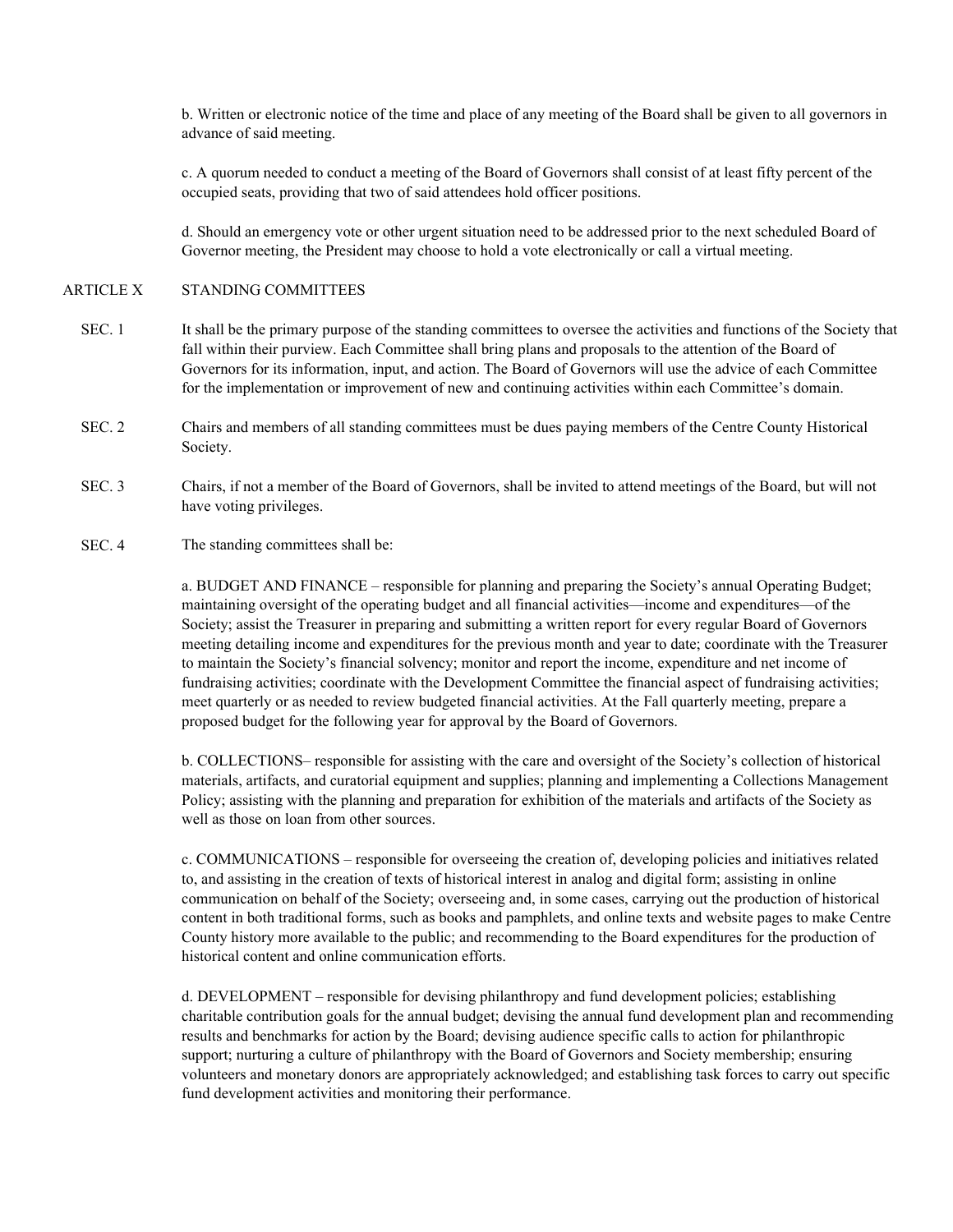e. DOCENT - responsible for disseminating information about the Centre Furnace and Boogersburg School by conducting tours and programs for visitors interested in local history, social history, architecture, decorative arts, industrial history, or the history of education; and encourage a Centre County Historical Society membership by promoting programs, events, and exhibitions.

f. GARDEN COMMITTEE – responsible for routine maintenance of the Centre Furnace gardens; periodic maintenance of the Boogersburg School grounds; utilizing community service groups for larger projects; preparing garden-related educational programming; maintaining a list of plant material in the gardens; and coordinating the annual Plant Celebrating fundraiser by working with staff and preparing plants.

g. GOVERNANCE - responsible for reviewing the governance structures and practices of the Society; maintaining up-to-date policies and procedures; ensuring the Society is compliant with federal, state, and local governmental ordinances and statutory compliances; and acting as the Nominating Committee for the Board of Governors.

h. HUMAN RESOURCES – responsible for overseeing staff of the Society and developing policies and procedures as necessary; membership on the committee includes the Executive Committee, one (1) or more additional Governors, one (1) member of the Society at large.

i. MEMBERSHIP – responsible for developing rules and procedures for the admission of new members; requesting annual dues; and planning and recommending methods by which the Society's membership may be continuously expanded.

j. PROGRAMING – responsible for the planning and implementation of the Society's ongoing cultural, educational and historical public program series and exhibitions, including all arrangements and hospitality functions related thereto.

k. PROPERTY – responsible for overseeing the maintenance and preservation of the Society's grounds and buildings; planning and supervising repairs, alterations, restorations, and new construction in accordance with the Secretary of the Interior's Standards for Rehabilitation; and ensuring the property and buildings, and projects and events undertaken, are compliant with local, state, and federal codes.

- SEC. 5 Additional duties and responsibilities may be assigned to any of the Standing Committees at the discretion of the President.
- ARTICLE XI INSURANCE AND INDEMNIFICATION

### SEC. 1 **INSURANCE** The Board of Governors shall have full authority to purchase and maintain contracts of insurance for which the Board determines to be in the best interest of the Society.

SEC. 2 MANDATORY INDEMNIFICATION OF GOVERNORS, OFFICERS AND EMPLOYEES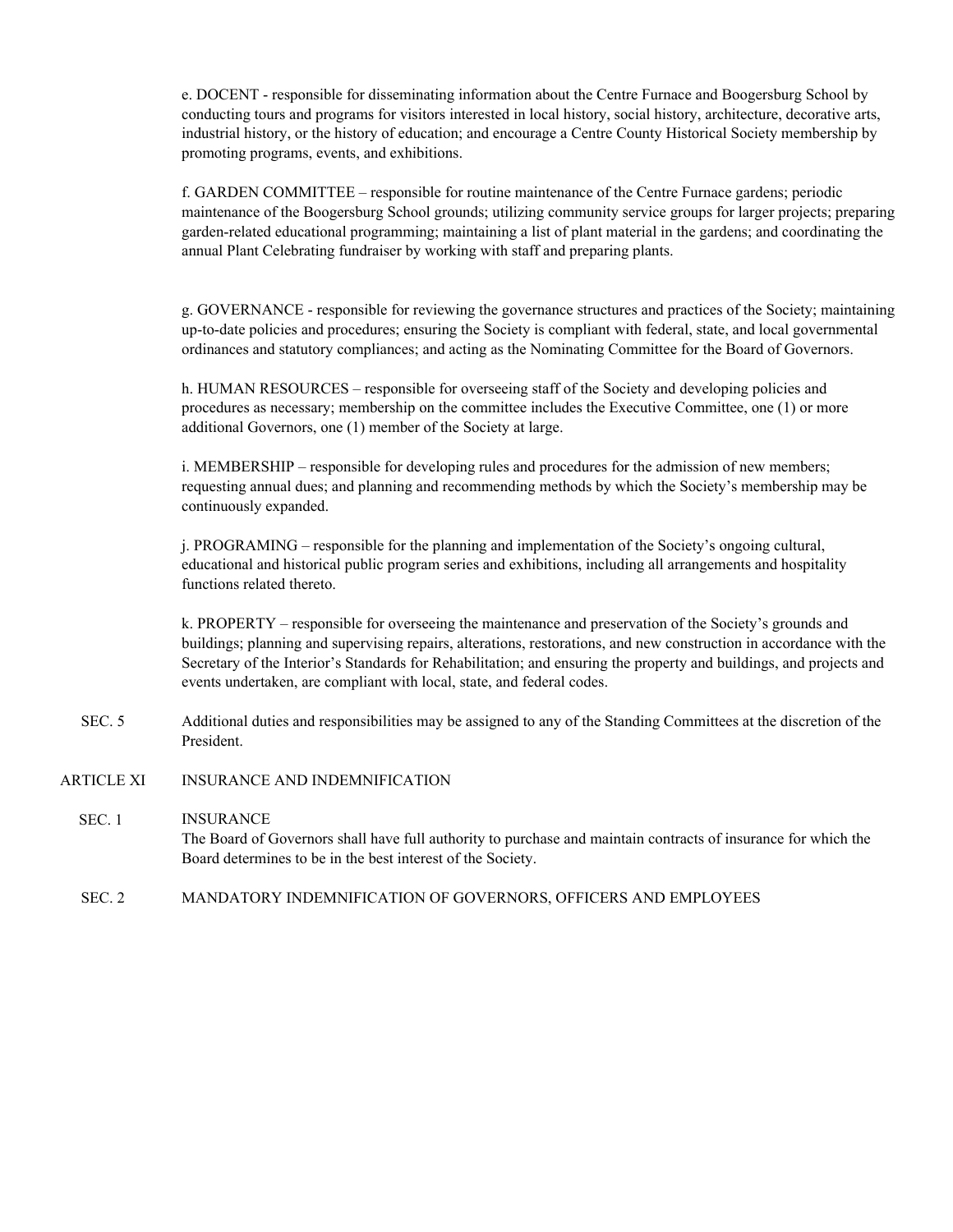The Centre County Historical Society shall indemnify, to the fullest extent now or hereafter permitted by law (including but not limited to the indemnification provided by Chapter 57, Subchapter D of the Nonprofit Corporation Law of 1988, as amended, hereinafter NPCL), each Governor, Officer and/or employee (including each former Governor, Officer and/or employee) of the Centre County Historical Society who was or is threatened to be made a party to or a witness in any threatened, pending or completed action or proceeding, whether civil, criminal, administrative or investigative other than an action by or in the right of the Centre County Historical Society, by reason of the fact that the Governor, Officer and/or employee is or was an authorized representative of the Centre County Historical Society, or is or was serving at the request of the Centre County Historical Society as a representative of another domestic or foreign corporation for profit or not-for-profit, partnership, joint venture, trust or other enterprise, against all expenses (including attorneys' fees), judgments, fines and amounts paid in settlement actually and reasonably incurred by the Governor, Officer and/or employee in connection with such action, suit or proceeding if such Governor or Officer or employee acted in good faith and in a manner he or she reasonably believed to be in, or not opposed to, the best interest of the Centre County Historical Society and, with respect to any criminal proceeding, had no reasonable cause to believe his or her conduct was unlawful.

#### SEC. 3 MANDATORY ADVANCEMENT OF EXPENSES TO GOVERNORS, OFFICERS AND EMPLOYEES.

The Centre County Historical Society shall pay expenses, including attorneys' fees, incurred by a Governor, Officer or employee of the Centre County Historical Society referred to in Section 2 of this Article XII in defending or appearing as a witness in any civil or criminal action, suit or proceeding described in Section 2 of this Article XII in advance of the final disposition of such action, suit or proceeding, only upon receipt of an undertaking by or on behalf of such Governor, Officer or employee to repay all amounts advanced if it shall ultimately be determined that the Governor, Officer or employee is not entitled to be indemnified by the Centre County Historical Society as provided in Section 5 of this Article XII.

#### SEC. 4 PERMISSIVE INDEMNIFICATION AND ADVANCEMENT OF EXPENSES.

The Centre County Historical Society may, as determined by the Board of Governors from time to time, indemnify, in full or in part, to the fullest extent now or hereafter permitted by law, any person, including any volunteer acting at the request and direction of the Society, who was or is threatened to be made a party to or a witness in, or is otherwise involved in, any threatened, pending or completed action or proceeding, whether civil, criminal, administrative or investigative other than an action by or in the right of the Centre County Historical Society, by reason of the fact that such person is or was an authorized representative of the Centre County Historical Society or is or was serving at the request of the Centre County Historical Society as a representative of another domestic or foreign corporation for profit or not-for-profit, partnership, joint venture, trust or other enterprise, both as to action in his or her official capacity and as to action in another capacity while holding such office or position, against all expenses, including attorneys' fees, judgments, fines and amounts paid in settlement actually and reasonably incurred by such person in conjunction with such action, suit or proceeding if such person acted in good faith and in a manner he or she reasonably believed to be in, or not opposed to, the best interest of the Centre County Historical Society and, with respect to any criminal proceeding, had no reasonable cause to believe his or her conduct was unlawful. The Centre County Historical Society may, as determined by the Board of Governors from time to time, pay expenses incurred by any such person by reason of such person's participation in an action, suit or proceeding referred to in Section 4 of this Article XII in advance of the final disposition of such action, suit or proceeding upon receipt of an undertaking by or on behalf of such person to repay such amount if it shall ultimately be determined that such person is not entitled to be indemnified by the Centre County Historical Society as provided in Section 5 of this Article XII.

#### SEC. 5 SCOPE OF INDEMNIFICATION

Indemnification under this Article shall be made by the Centre County Historical Society in any case where a court determines that the alleged act or failure to act giving rise to the claim for indemnification is expressly prohibited by Chapter 57, Subchapter D of the NPCL or any successor statute as in effect at the time of such alleged action or failure to take action.

#### SEC. 6 MISCELLANEOUS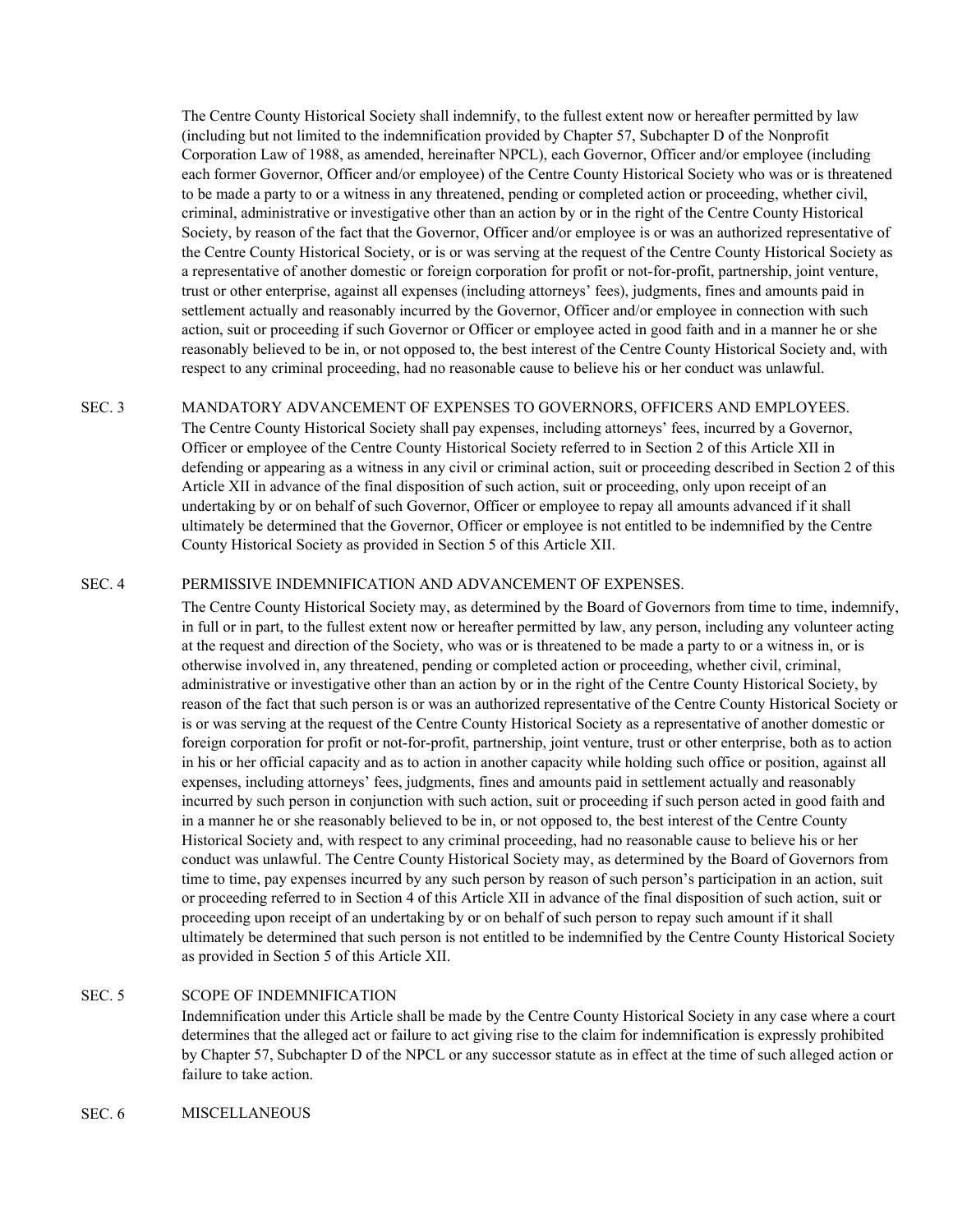Each Governor and Officer and employee of the Centre County Historical Society shall be deemed to act in such capacity in reliance upon such rights of indemnification and advancement of expenses as are provided in this Article. The rights of indemnification and advancement of expenses provided by this Article shall not be deemed exclusive of any other rights to which any person seeking indemnification or advancement of expenses may be entitled under any agreement, vote of disinterested Governors, statute or otherwise, both as to action in such person's official capacity and as to action in another capacity while holding such office or position, and shall continue as to a person who has ceased to be an authorized representative of the Centre County Historical Society and shall inure to the benefit of the heirs, executors and administrators of such person. Any repeal or modification of this Article by the Board of Governors of the Centre County Historical Society shall not adversely affect any right or protection existing at the time of such appeal or modification to which any person may be entitled under this Article.

#### SEC. 7 DEFINITION OF AUTHORIZED REPRESENTATIVE

For the purposes of this Article, the term, "authorized representative" shall mean a Governor, officer or employee of the Centre County Historical Society or any volunteer acting at the request and direction of the Society, or of any corporation controlled by the Centre County Historical Society, or a Governor, custodian, administrator, volunteer, or fiduciary of any employee benefit plan established and maintained by the Centre County Historical Society or by any corporation controlled by the Centre County Historical Society, or person serving another corporation, partnership, joint venture, trust or other enterprise in any of the foregoing capacities at the request of the Centre County Historical Society. The term "authorized representative" shall not include money managers or investment advisors (or any employees thereof) hired by the Centre County Historical Society, and shall not include paid agents of the Centre County Historical Society unless indemnification thereof is expressly approved by the Board of Governors.

#### SEC. 8 PROCEDURE FOR EFFECTING INDEMNIFICATION

Unless ordered by a court, any indemnification under this Article XII or the NPCL shall be made only following a determination that the indemnification is proper in the circumstances because the person seeking indemnification has met the applicable standard of conduct. Such determination shall be made:

a. by the Board of Governors by a majority vote of a quorum consisting of Governors who were not party to the action or proceeding;

b. if such a quorum is not obtainable or if obtainable and a majority vote of a quorum of disinterested Governors so direct, by independent legal counsel in a written opinion provided to the Board.

#### ARTICLE XII AMENDMENTS

- SEC. 1 When a proposed amendment is to be considered by the Board, all members of the Board shall receive a copy of the proposal, with notice of the place and time when the proposal is to be considered, at least ten days in advance of the meeting. A proposed amendment to the Bylaws of the Society must be submitted in writing to the Board of Governors.
- SEC. 2 Followed by an assenting vote of the Board of Governors, the Bylaws of the Centre County Historical Society may be amended by a two-thirds assenting vote of the Society.

#### ARTICLE XIII PROCEDURES

- SEC. 1 The Board of Governors shall have the authority to establish procedural rules under which the meetings of the Board of Governors and the Society may be conducted in an orderly and business-like manner.
- ARTICLE XIV DISSOLUTION